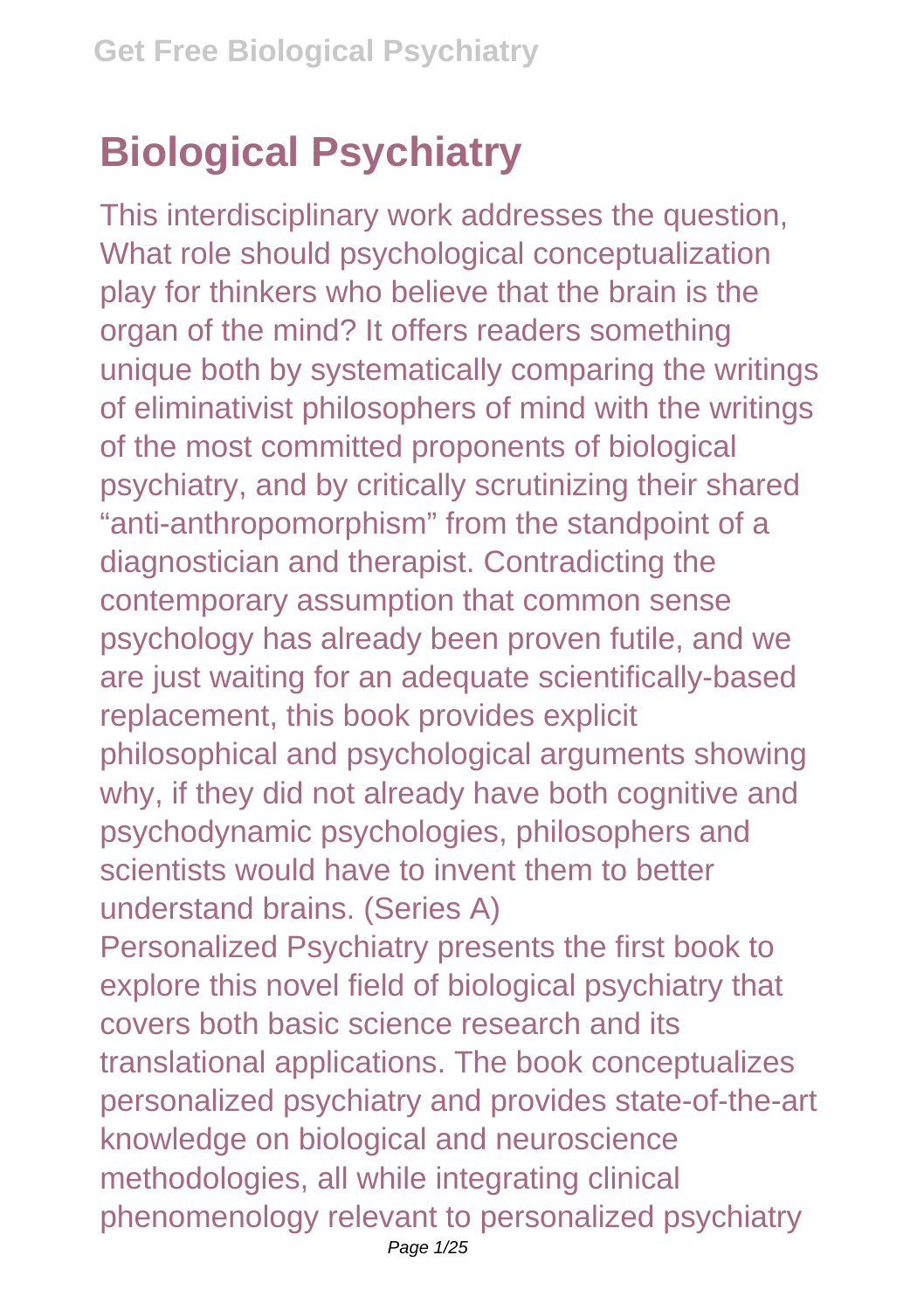and discussing important principles and potential models. It is essential reading for advanced students and neuroscience and psychiatry researchers who are investigating the prevention and treatment of mental disorders. Combines neurobiology with basic science methodologies in genomics, epigenomics and transcriptomics Demonstrates how the statistical modeling of interacting biological and clinical information could transform the future of psychiatry Addresses fundamental questions and requirements for personalized psychiatry from a basic research and translational perspective

How current biomarkers are modernizing the diagnosis of Alzheimer's disease Expanding knowledge on genetic and epigenetic risk factors is rapidly enhancing our understanding of the complex molecular interactions and systems involved in the pathogenesis of Alzheimer's disease. In this publication, leading experts discuss emerging novel conceptual models of the disease along with advances in the development of surrogate markers that will not only improve the accuracy of diagnostic technologies but also improve the prospects of developing disease-modifying interventions. The novel framework of the disease presented here highlights research on biological markers as well as efforts to validate technologies for early and accurate detection. It also introduces notion of a complex systems dysfunction that extends beyond prevailing Page 2/25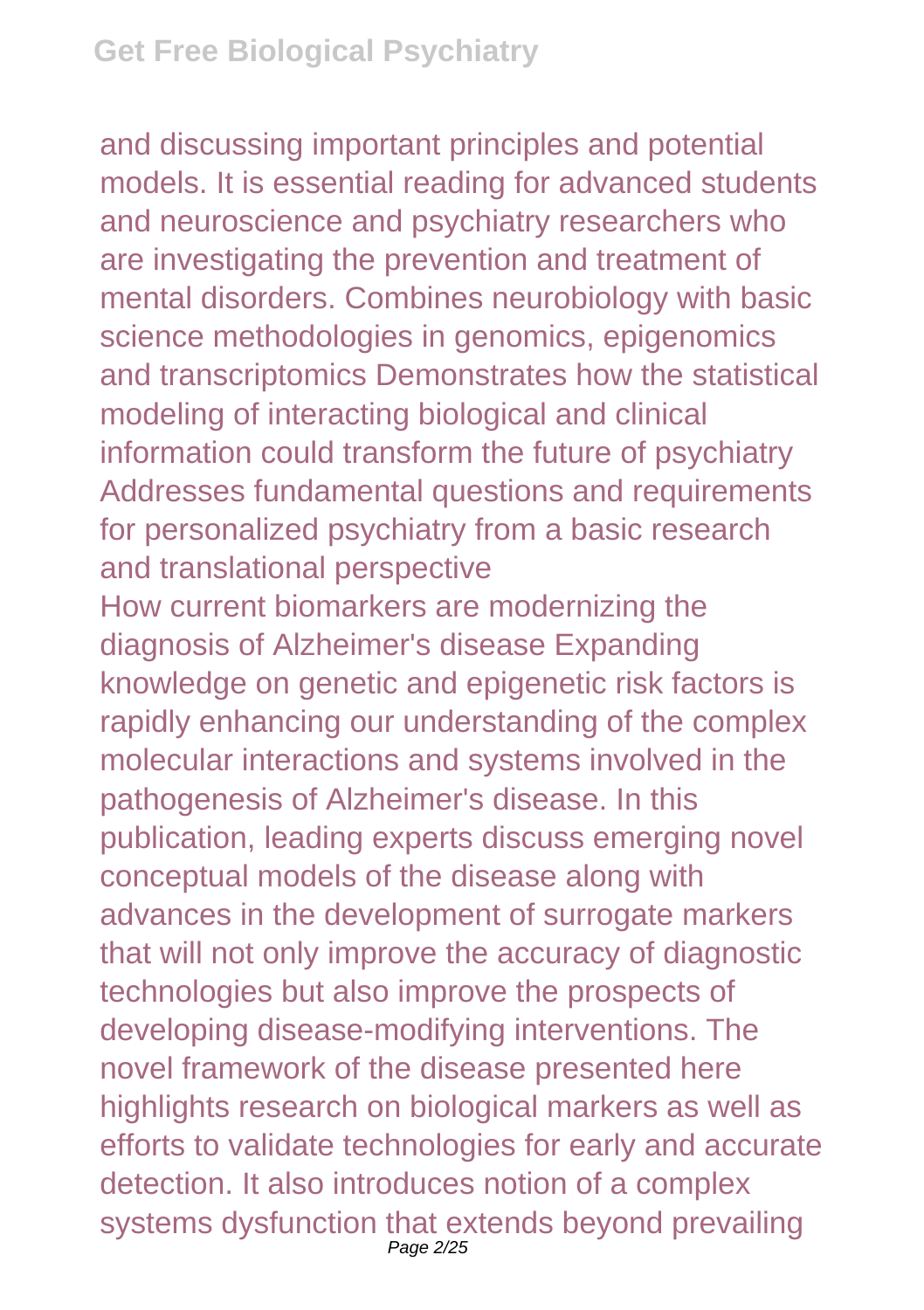ideas derived from the amyloid' or tau' hypotheses. This outstanding publication provides researchers, clinicians, students and other professionals interested in neurodegenerative disorders with a comprehensive update on current trends and future directions in therapy development, with special focus on advances in clinical trial designs. Beginning with a tour of the brain, Dr. Hedaya explains how the brain works and how brain function relates to physical symptoms and cognitive and emotional well-being. He explains how biological psychiatrists consider the biology of the individual as an integral part of the whole picture and demonstrates a new way of conceptualizing clinical problems. Understanding Biological Psychiatry provides information in three basic areas: Chapters 1 and 2 outline basic scientific foundations and core concepts in biological psychiatry; chapters 3 and 4 review biological theories and medical mimics of the major psychiatric disorders; chapters 5 and 6 discuss medication and practical issues, including the basics of psychotropic medications and their role in the biopsychosocial approach. At the heart of this book is the author's proposal for a working alliance between therapists and psychiatrists - an important goal in today's growing managed care environment. The book has a practical bent, discussing, for example, when and how to refer to a psychiatrist, even describing how to explain this new perspective Page 3/25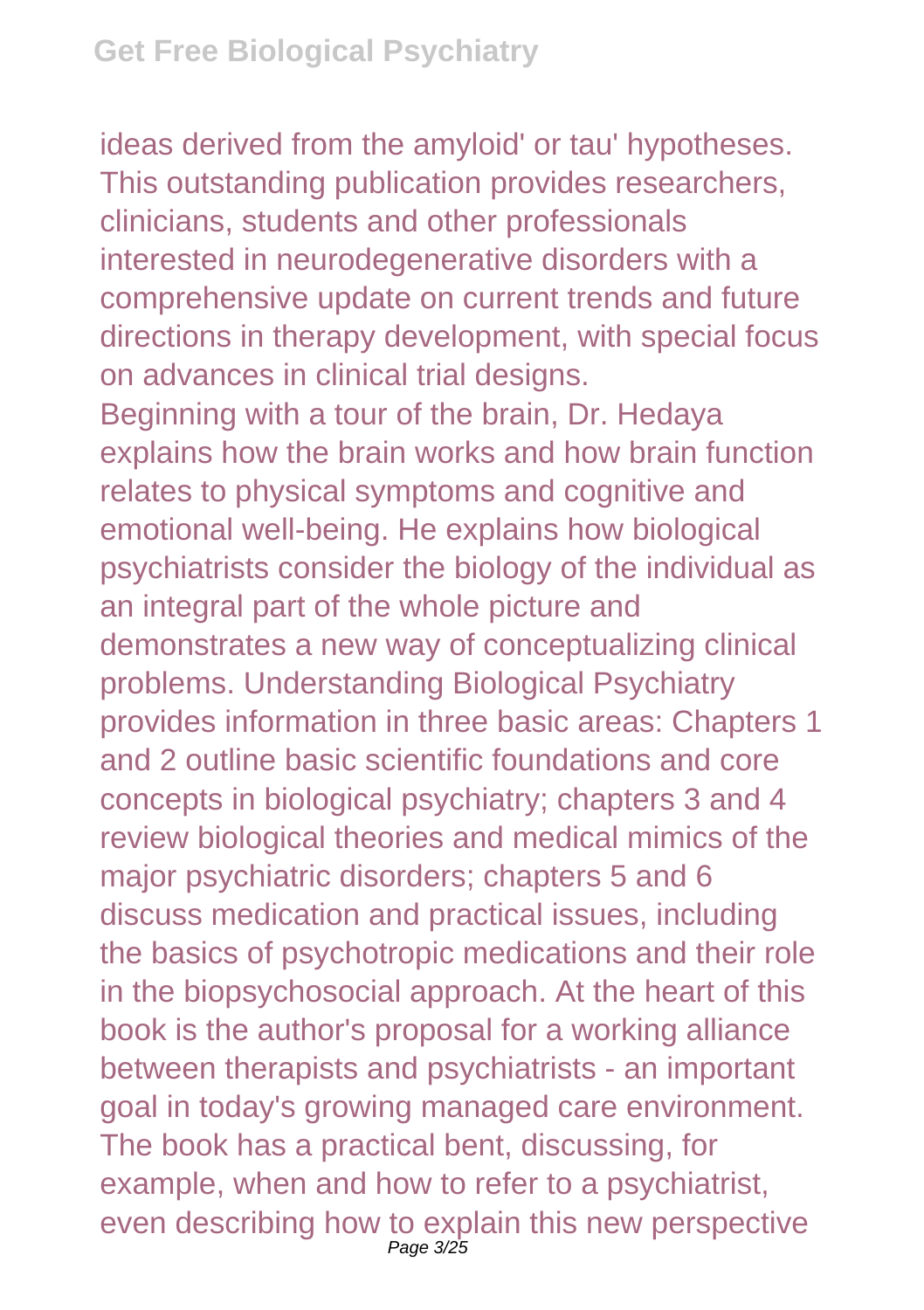to a patient. The author's conversational style, as well as many figures, tables, and case illustrations, makes Understanding Biological Psychiatry a guide that is sure to be well-read and often referred to by therapists and physicians, as well as psychiatrists wanting to brush up on the biology of the mind. African Origin of Biological Psychiatry produces data pertaining to the diagnosis of genetic predispositions of historical Blackness. World experts in science have always clashed in debating the origin of man however, a Geneticist from the University of California in Berkeley, using gene analysis, recently asserted that, "all modern races derived from an African Woman." As far as biochemist is concerned, the genetic evidence for evolution of modern people is so conclusive that the counter arguments have no validity. For most Americans and African Americans, the study of origins has been approached from a Eurocentric worldview. The effect of this worldview on African Americans has been the development of mental slavery. King's research brings provisions that may challenge the very existence of biological racism that European science established to control behavior. His research is in rhythm with Neely Fuller Jr's views on African American priorities It is now widely recognised that biological psychiatry is rapidly coming into its own. For over the last three decades dramatic advances in this young discipline have been made, all of which attest to the staying Page 4/25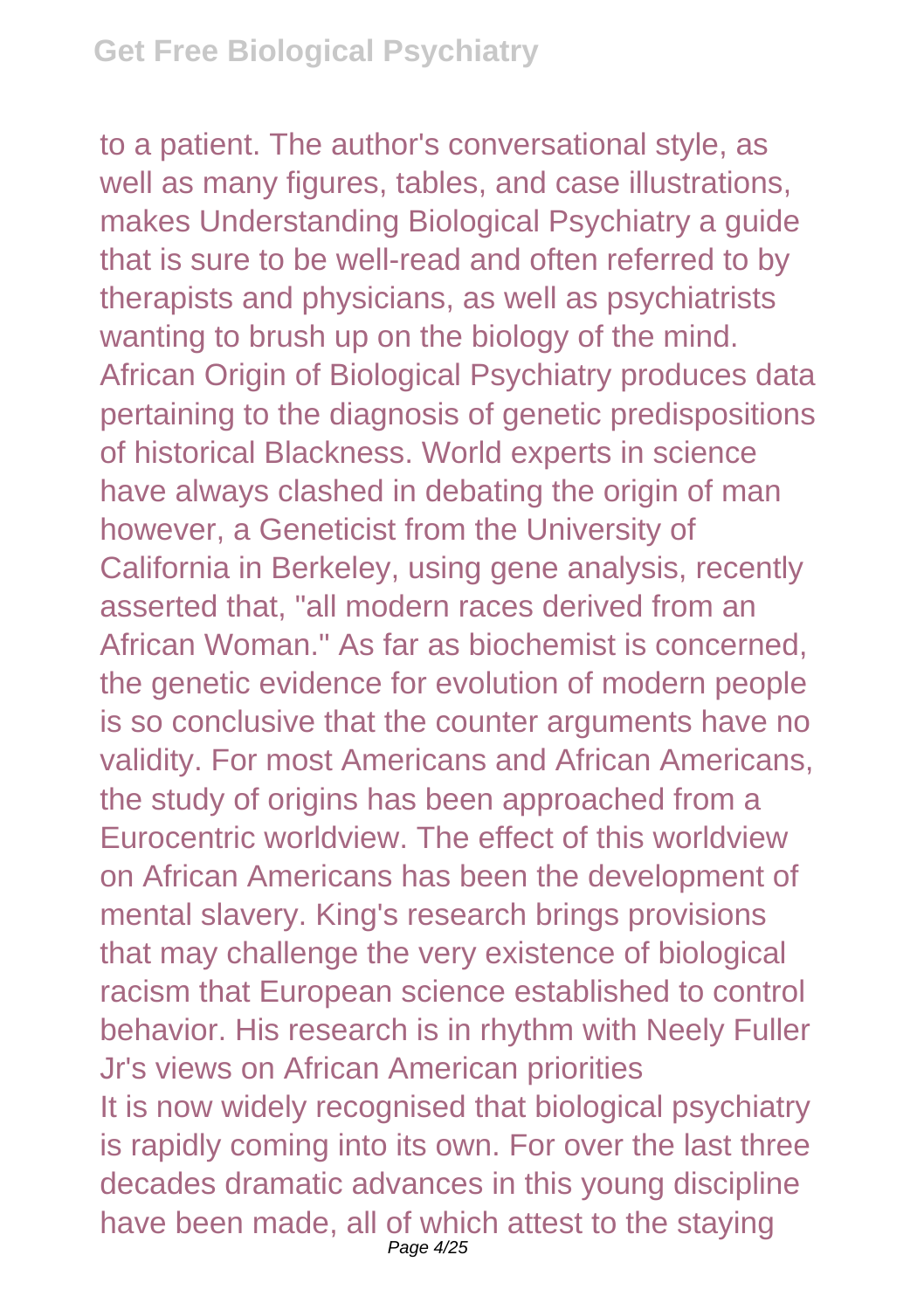power of the experimental method. Those who made this revolution in knowledge happen are a breed of investigators availing themselves of the tools of molecular biology, pharmacology, genetics, and perhaps, above all, the technology of neuroimaging. The introduction of the interdisciplinary method of approach to the study of psychopathology had made it very clear that neuroimaging, as a set of techniques, is unique in that it is gradually providing us with evidence supporting Kraepelin's original view that mental illness is closely associated with abnormal changes in the brain. Broadly speaking, there are presently two structural techniques in neuroimaging - computed tomography and magnetic resonance imaging (MRI) - and three functional techniques - single photon emission tomography (SPECT), positron emission tomography and magnetic resonance imaging (fMRI). Through PET technology, for example, we have learned that, in early brain development, the primitive areas, mostly the brain stem and thalamus, are the first to show high activity in an infant. This is followed by the development of cortical areas by year one. Between the ages of four to 10, the cortex is almost twice as active in the child as in the adult. This information alerts us to what might happen in the way of trauma in abused children, especially those under the age of three. Child abuse increases the risk of physical changes, not only in the stress systems, but also in Page 5/25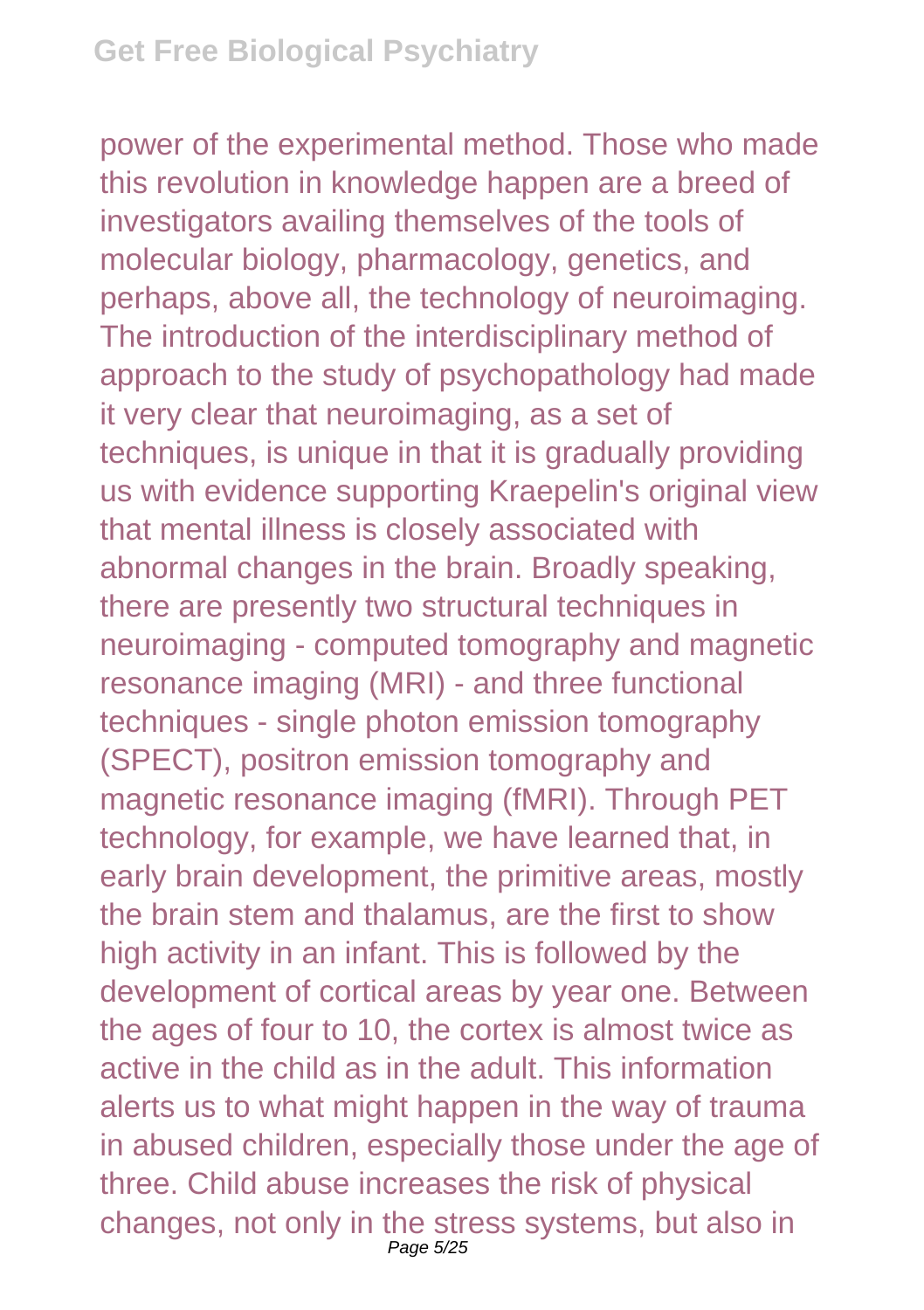brain development (Glaser and Weissman). In addition to the difficult problem of post-traumatic stress disorder (PTSD), we have to take into account the possibility of other types of mental illness as the consequences of child abuse. These include depression, eating disorders, and drug and alcohol problems. The combination of PET and fMRI represents a more remarkable example of the power of neuroimaging since the two have made it feasible to map accurately in vitro identifiable cortical fields, or networks. In a landmark NIH investigation of human cortical reorganization (plasticity), persuasive evidence was brought forward showing that the process of learning as a motor task involves a specific network of neurons. These neurons occur in the cortical field that is responsible for that particular task. Such findings are important partly because they provide evidence supporting the current notion that labor in the cortex is divided among ensembles of specialized neurons that cooperate in the performance of complex tasks. Cooperation, then, in this, sense implies crosstalk among ensembles and that signals are both processed and retransmitted to neighbouring ensembles. To understand the workings of these ensembles, much better spatial and temporal resolution in functional brain mapping is required. This can be achieved with an NMR instrument whose magnet is 4.1 Tesla or more. Biological Markers in Psychiatry and Neurology is a Page 6/25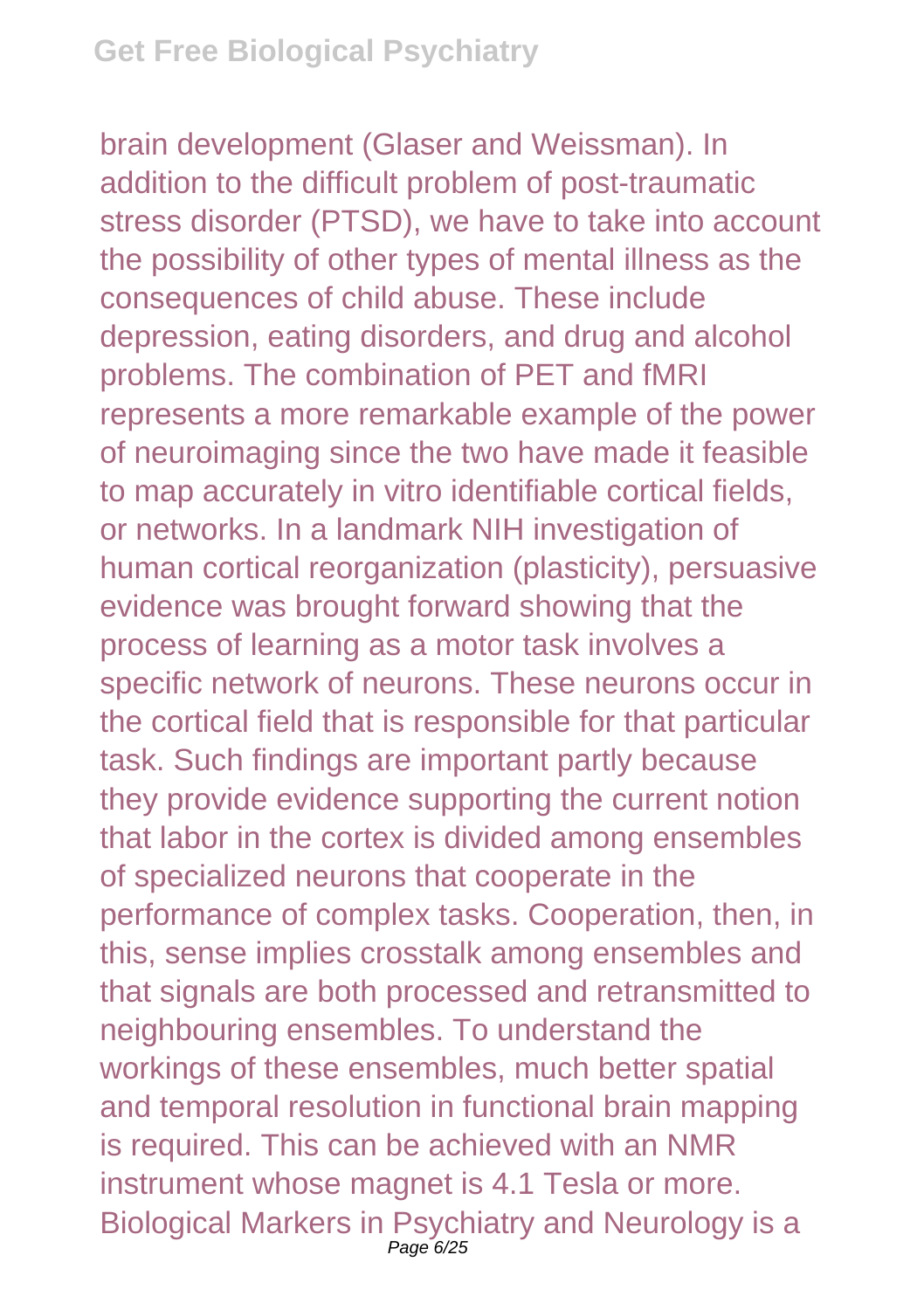collection of papers that details the advancement in the understanding of the biological markers that stems from psychiatric and neurological pathologies. The text first covers topics about various biological markers, such as neurochemical, enzymatic, membrane, receptors, endocrine, and physiological. Next, the selection examines the relationship between alcohol abuse and biological papers. The next part covers the genetic aspects of biological markers. The text also deals with use of tomography and modeling theory. The book will be of great use to students, researchers, and practitioners of neurology and psychiatry. Psychologists will also benefit from the text.

Connectomic Deep Brain Stimulation (DBS) covers this highly efficacious treatment option for movement disorders such as Parkinson's Disease, Essential Tremor and Dystonia. The book examines its impact on distributed brain networks that span across the human brain in parallel with modern-day neuroimaging concepts and the connectomics of the brain. It asks several questions, including which cortical areas should DBS electrodes be connected in order to generate the highest possible clinical improvement? Which connections should be avoided? Could these connectomic insights be used to better understand the mechanism of action of DBS? How can they be transferred to individual patients, and more. This book is suitable for Page 7/25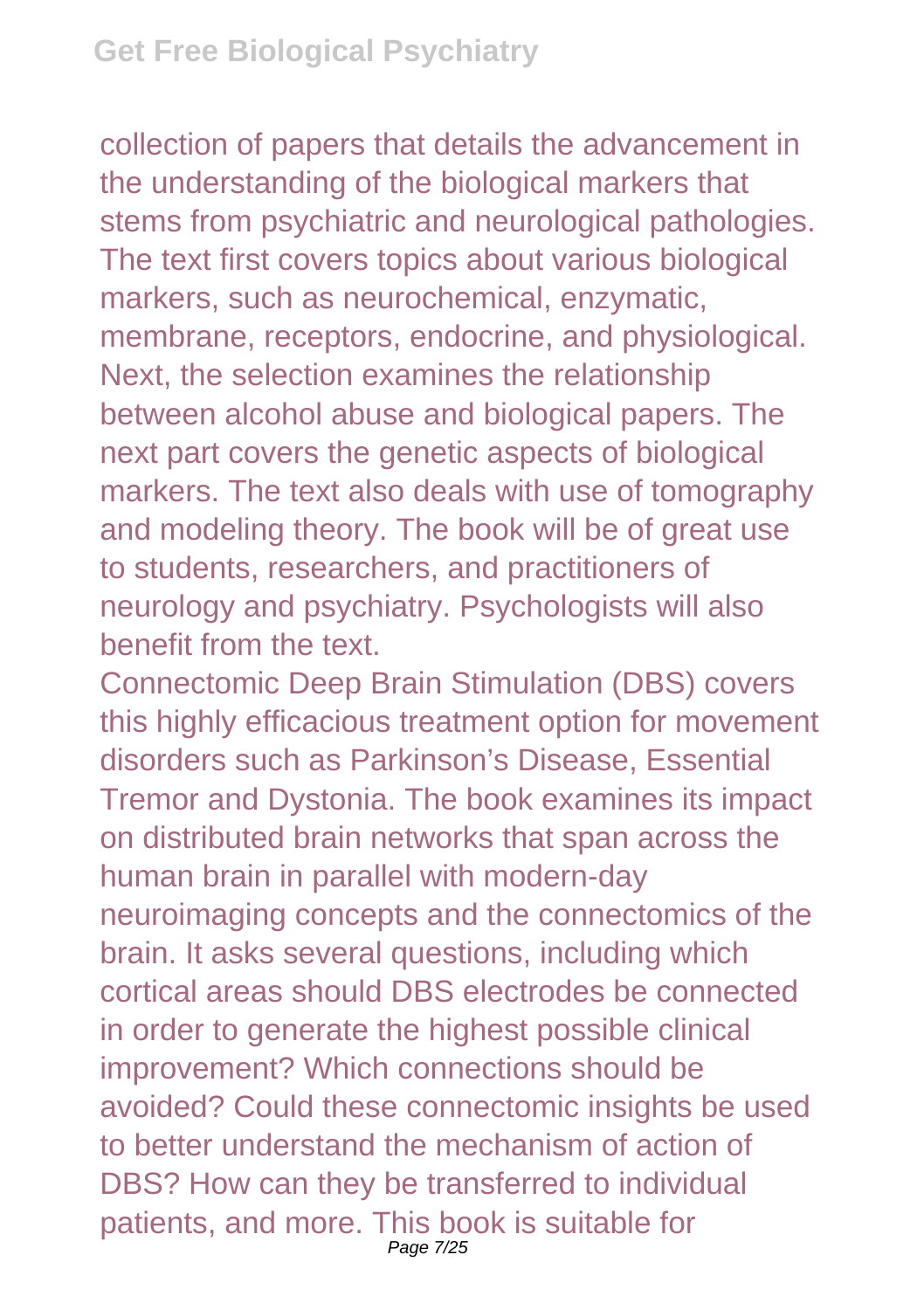neuroscientists, neurologists and functional surgeons studying DBS. It provides practical advice on processing strategies and theoretical background, highlighting and reviewing the current state-of-the-art in connectomic surgery. Written to provide a "handson" approach for neuroscience graduate students, as well as medical personnel from the fields of neurology and neurosurgery Includes preprocessing strategies (such as co-registration, normalization, lead localization, VTA estimation and fiber-tracking approaches) Presents references (key articles, books and protocols) for additional detailed study Provides data analysis boxes in each chapter to help with data interpretation

A method of behavioral control which utilizes nutritive sucking as the operant has been evolved in our laboratory. Using this technique we studied the role of arousal and learning in the development of environ mental control over earliest feeding behavior. Few of the infants in our studies were able to coordinate their sucking behavior to arbitrary operant-discrimination schedules, but when the individual pattern of suck ing was taken into consideration, some infants rapidly adapted to the reinforcement schedule. Data from various reinforcement schedules suggest that earliest mothering involves a mutual adaptation in which the nurturing environment approximates and then entrains the infant's feeding behavior by a perceptive Page 8/25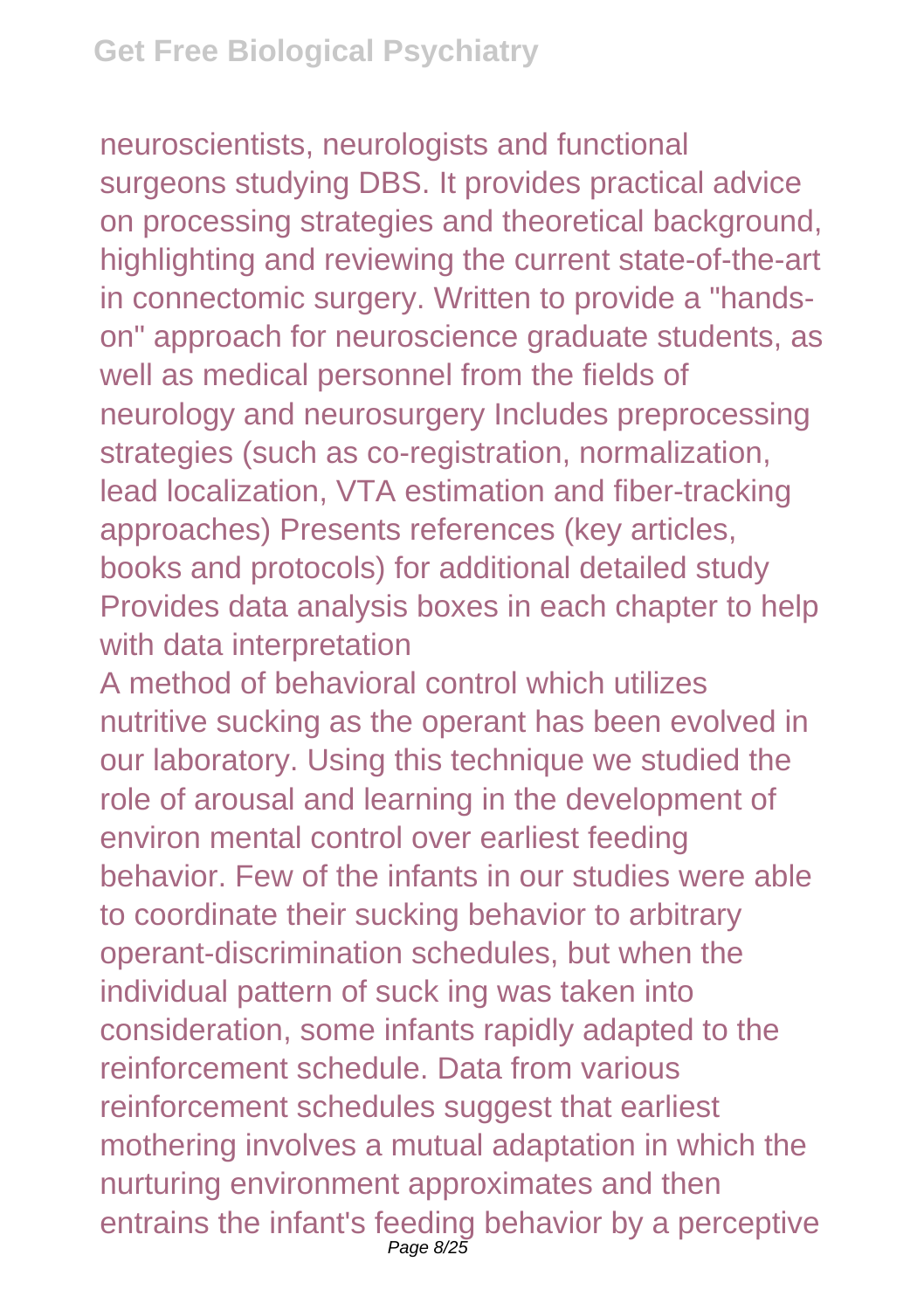manipulation of the infant's state of arousal. Coordination between the infant and its environment sets the stage for associative learning, which develops following maturation of the infant's discriminative and response capacities. The process of behavioral acquisition begins with unconditioned feeding responses, which are transformed into complex learned behavior through the mediation of an appropriately reinforcing environment. The infants studied showed individual differences in susceptibility to environmental control and in response to frustration. The relative importance of arousal and learning as determinants of infant behavior are discussed and a hypothetical model for the earliest mother-infant relationship is proposed. Biological psychiatry, a body of knowledge which has revolutionised our understanding of most of the major psychiatric disorders, has progressed significantly since the first edition of this book. Written by a leading expert in his field, this new volume reflects the major advances which have occurred and provides a fully updated and authoritative text on the subject, with many more references and illustrations. Presented in a new, easy-to-read, modern format, this indispensable reference work will appeal to a wide, international audience in the fields of psychiatry, psychology and mental health care. Reviews of the First Edition: "A handy, readable book which psychiatrists in training Page 9/25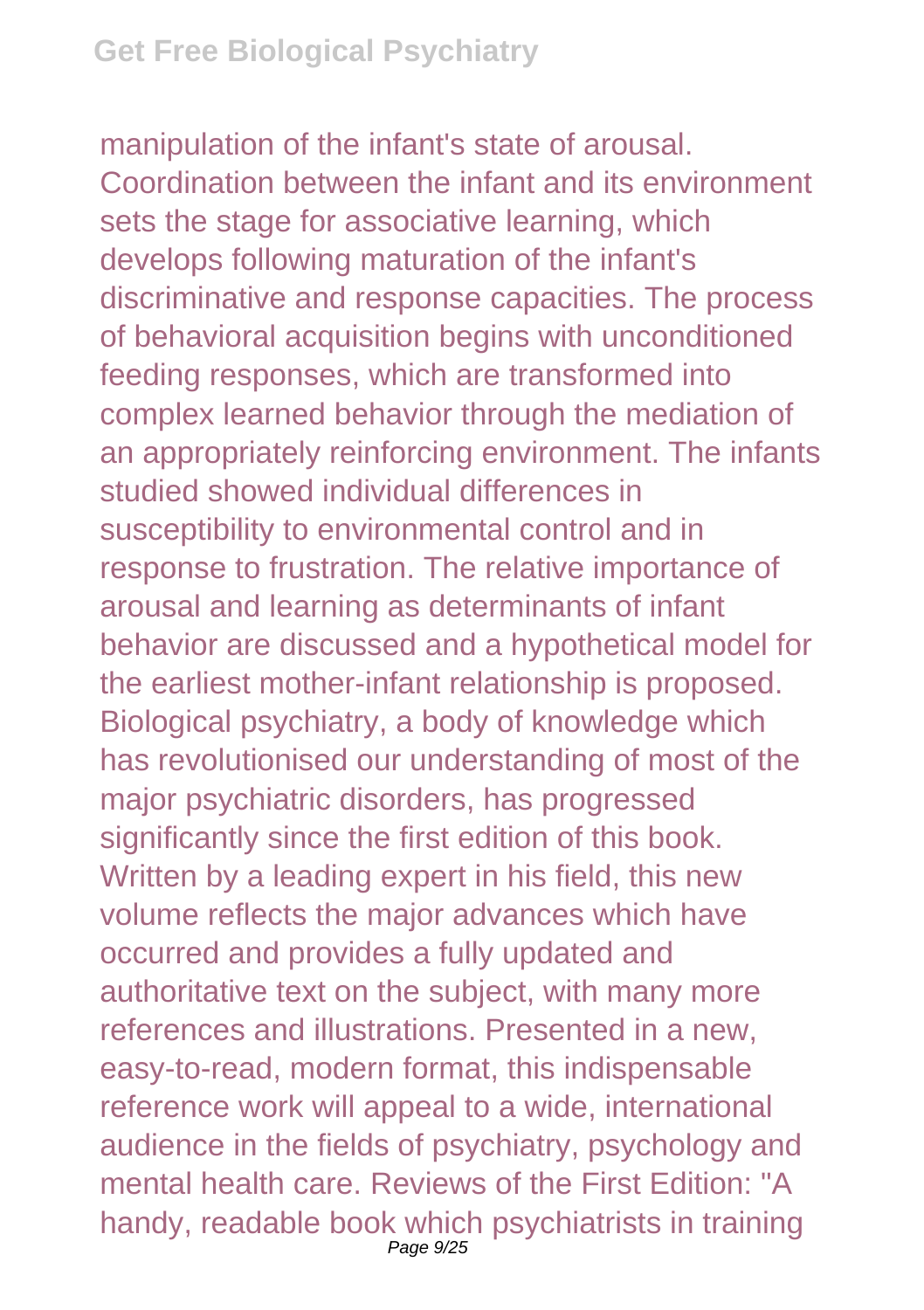would be better for reading; it would also appeal to psychiatrists in need of a good refresher course." Journal of Neurology, Neurosurgery and Psychiatry "The author has undertaken the task of traversing the jungle of current information in biological psychiatry and, as an overview of much of the recent biological research, has provided an excellent sampling of work in biochemical and neuropsychiatric research." Contemporary Psychology "This is a masterpiece of compression; a valuable and up-to-date text." British Journal of **Psychiatry** 

Biological psychiatry has dominated psychiatric thinking for the past 40 years, but the knowledge base of the discipline has increased substantially more recently, particularly with advances in genetics and neuroimaging. The third edition of Biological Psychiatry has been thoroughly updated taking into account these developments. As in the earlier editions of the book, there are comprehensive reviews and explanations of the latest advances in neurochemistry, neuroanatomy, genetics and brain imaging— descriptions not only of methodologies but also of the application of these in clinical settings. It is within this context that there is a considerable emphasis in the book on brain–behaviour relationships both within and without the clinical setting. This edition has been enhanced by the inclusion of new chapters, one on anxiety and Page 10/25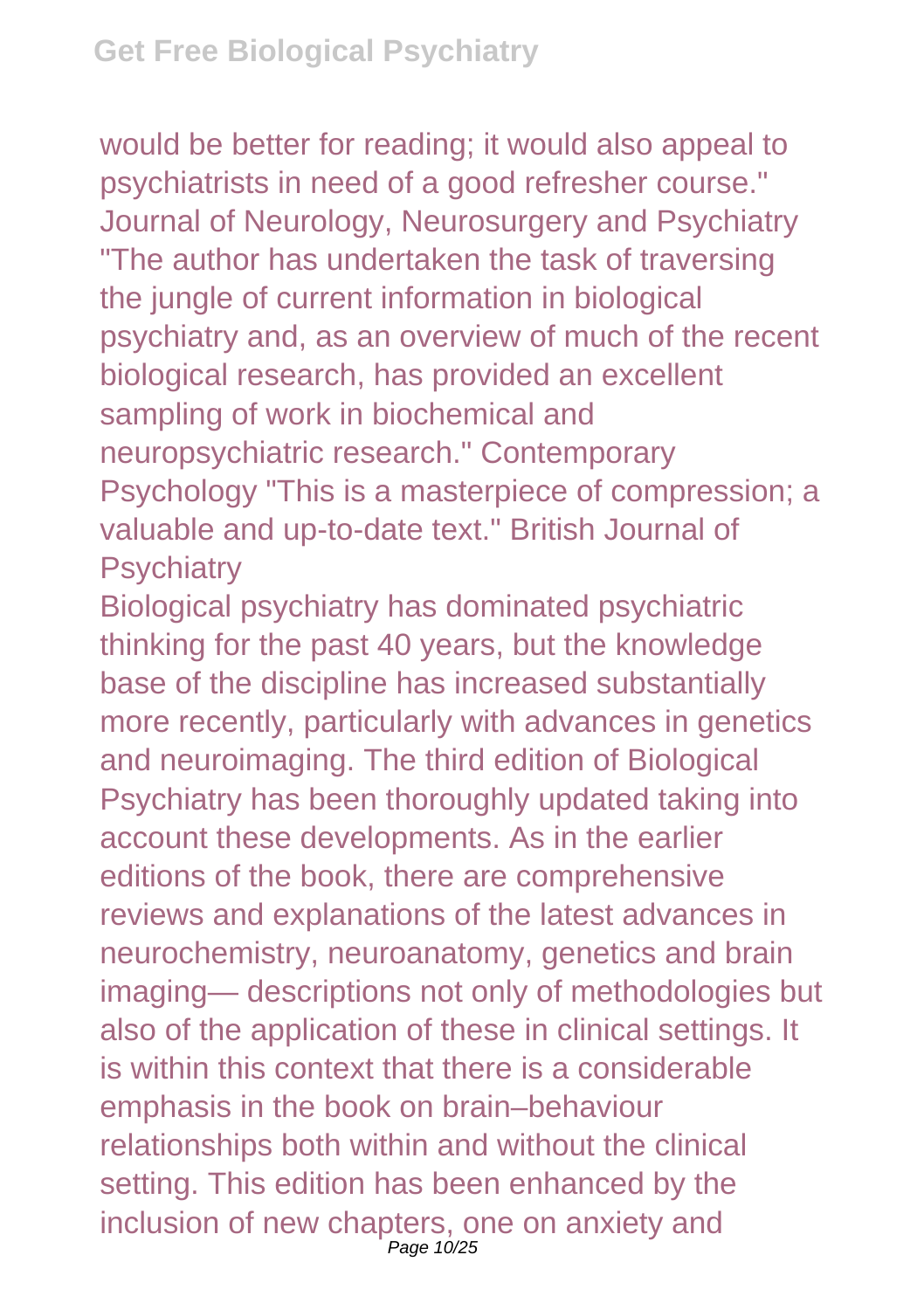## **Get Free Biological Psychiatry**

another on motivation and the addictions. The chapter that relates to treatments has been extended to include the latest information on brain stimulation techniques. The overall book is well illustrated in order to help with an understanding of the text. For the third edition, Professor Michael Trimble has been joined by Professor Mark George as co-author. These are two of the world's leading biological psychiatrists who both have considerable clinical as well as research experience which they have brought to the book. Unlike multiauthored texts, it has a continuity running through it which aids understanding and prevents repetition. This book is strongly recommended for all practising psychiatrists and trainees wishing for an up-to-date, authoritative, easy to digest and acessible review of the latest advances and conceptualizations in the field. It will also appeal to neurologists interested in neuropsychiatry and biological psychiatry or the psychiatric aspects of neurological disorders, as well as other practising clinicians (psychologists, social workers, nurses) in the mental health field. Biological psychiatry, sometimes called psychiatric neuroscience, concerns itself with scientific research and clinical observation of psychopathologies. Incredible advances in molecular biology, genomics, pharmacology and neuroscience mean that more is known about the biological basis of behaviour and mental illness than ever before. This translates Page 11/25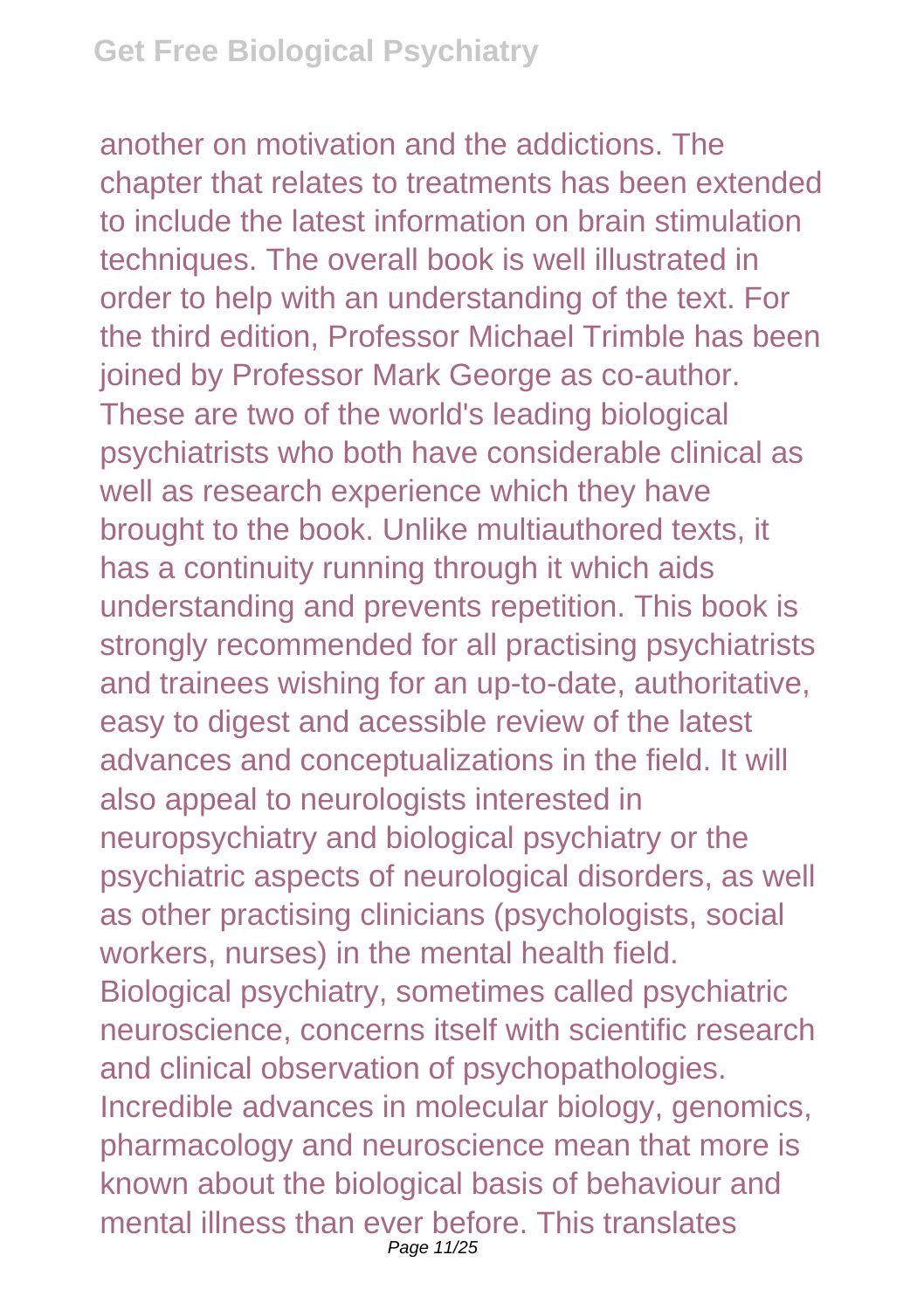directly to improved diagnoses and disease management as well as better-targeted therapeutics. In fact, biological psychiatric research focuses on psychopharmacological interventions derived from biochemical hypotheses of mental disorders. Biological Psychiatry covers basic principles and then delves deeper into various disorders. Structured to follow the organisation of the DSM-IV, psychiatry's primary diagnostic and classification guide, the contributions explore functional neuroanatomy, imaging and neuropsychology and pharmacotherapeutic possibilities for depressive, anxiety and mood disorders, substance abuse and eating disorders, schizophrenia and psychotic disorders, and cognitive and personality disorders. The world's leading psychiatrists, neurologists, neuroscientists, pharmacologists have contributed to this important work, the most comprehensive ever compiled.

Pediatric Anxiety Disorders provides a critical, updated and comprehensive overview of anxiety disorders in children and adolescents based on the current state of empirical research. The book provides specific clinical recommendations which integrate new knowledge from neuroscience and innovative delivery formats for interventions. This is the first reference to examine anxiety diagnoses in accordance with the latest edition of the DSM-5, including childhood onset disorders, such as Separation Anxiety Disorder, Selective Mutism, Specific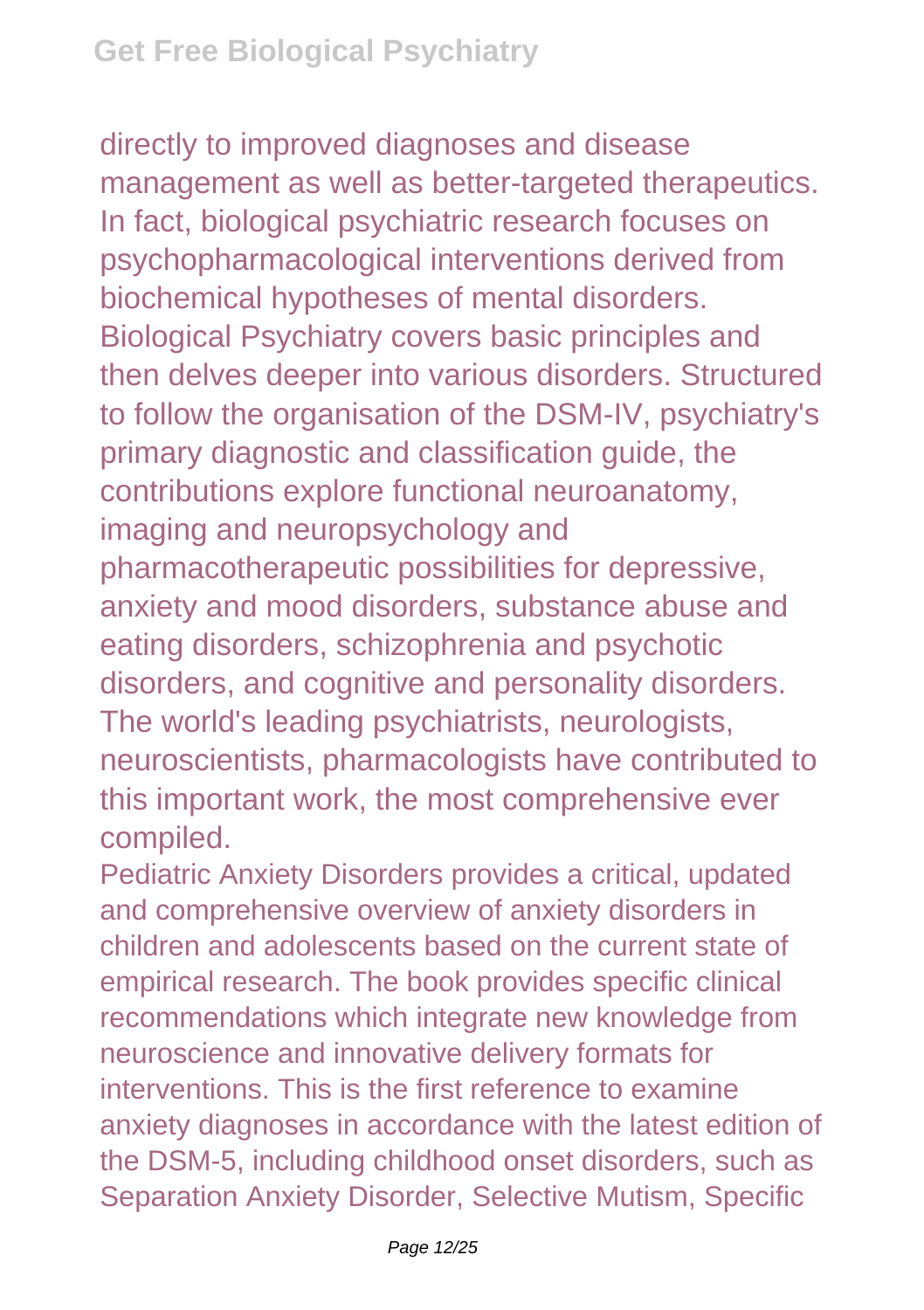Phobia, Social Anxiety Disorder, Panic Disorder, Agoraphobia and Generalized Anxiety Disorder. The book assists clinicians in critically appraising the certainty of the evidence-base and the strength of clinical recommendations. Uses the latest edition of the Diagnostic and Statistical Manual of Mental Disorders, the DSM-5 Includes the Grading of Recommendations Assessment, Development and Evaluation (GRADE) approach in assessing guideline development Focuses on advances in etiology, assessment and treatment Presents new advances in our understanding of the brain behind fear and anxiety Uses a stepped care approach to treatment

Psychiatric symptoms are common in the neurological and geriatric care of patients with Parkinson's disease. This book assembles short reviews from experts in the field to chart the various psychiatric syndromes known in Parkinson's disease, their presentation, etiology and management. Presented are special topics on epidemiology of psychiatric symptoms, affective disorders and apathy, early cognitive impairment through to dementia, visuoperceptual dysfunction, psychotic disorders, sleep disturbances, impulse disorders and sexual problems. Further, rarely discussed issues, such as the relationship between somatoform disorders and parkinsonism are reviewed.This publication is essential reading for old age psychiatrists, gerontologists and neurologists who work with patients suffering from Parkinson's disease. In addition, health practitioners who deal with senior patients, as well as scientists who need a quick update on the progress in this important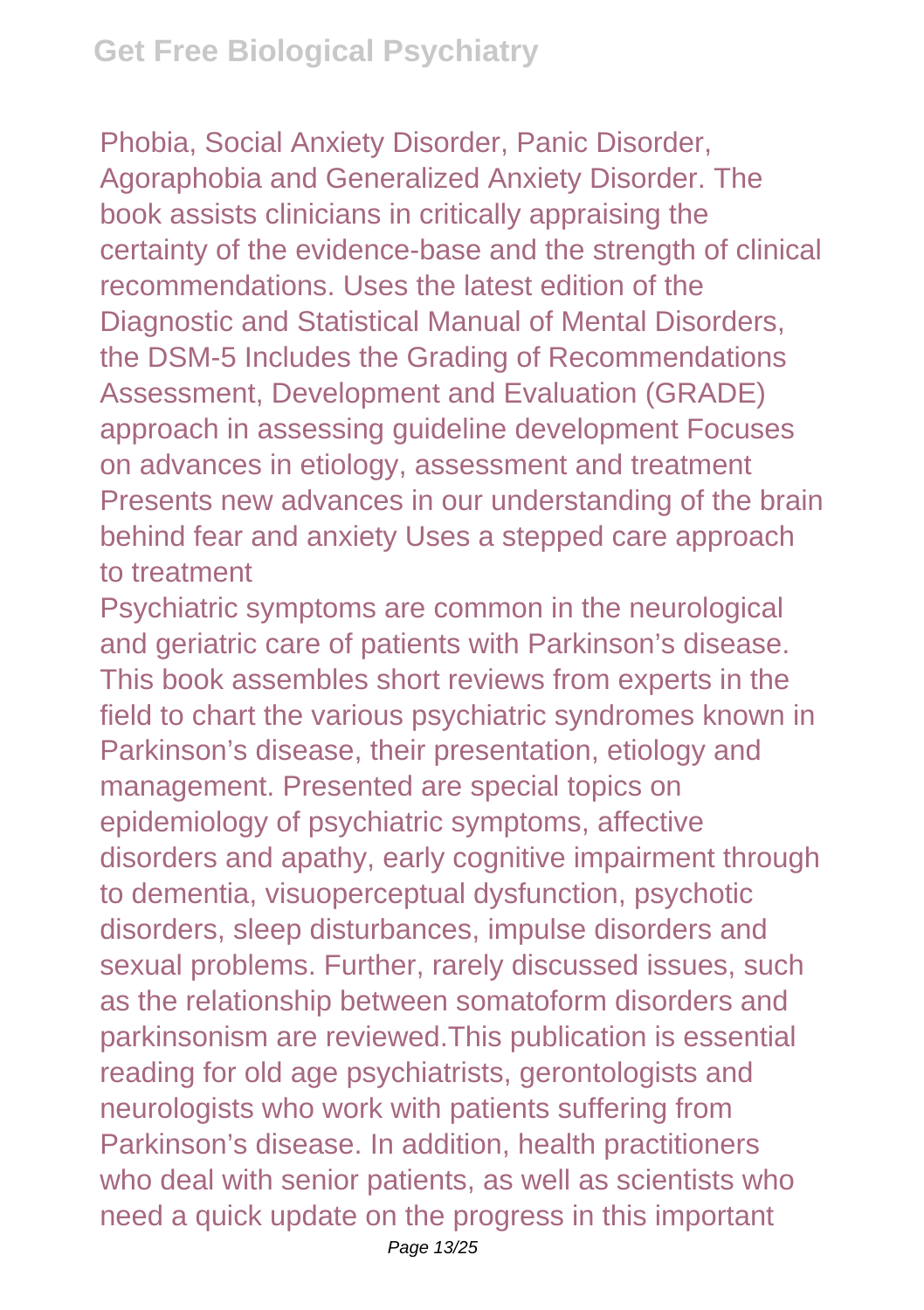clinical field will find this volume a helpful reference. A Textbook of Biological Psychiatry integrates the basic science concerning brain mechanisms of psychiatric disorders alongside surveys of present standard clinical treatment. Organized in a coherent and easy to follow structure, chapters expand across different levels of analysis, from basic mechanisms to clinical practice. This comprehensive reference provides an integrative treatment of the biochemistry of neurotransmission, behavioral pharmacology, and clinical aspects of psychiatric problems including depression, manicdepression, and mood disorders. Other chapters address the biological mechanisms and treatment of depression, anxiety, panic, obsessive-compulsive disorder, and addictions. The editor concludes with a perspective on the future of the field and prospects for understanding and effectively treating mood and anxiety disorders. demonstrates the physical, psychological, and social harm resulting from the label schizophrenic and the continuous need to reexamine the underpinnings and attitudes of psychiatry. Booklist Of all the books written about schizophrenianone is more comprehensive, accurate, thorough, and clearer in style and statement than John Modrows classic How to Become a Schizophrenic. Modrow, who is a recovered schizophrenic and is, perhaps, the unrecognized and unappreciated worlds foremost authority on this disorder, has performed a truly invaluable service and has made the major contribution to our understanding of the causes and cures of this pseudodisease. Robert A Baker, Ph.D., former chairman of the Department of Psychology,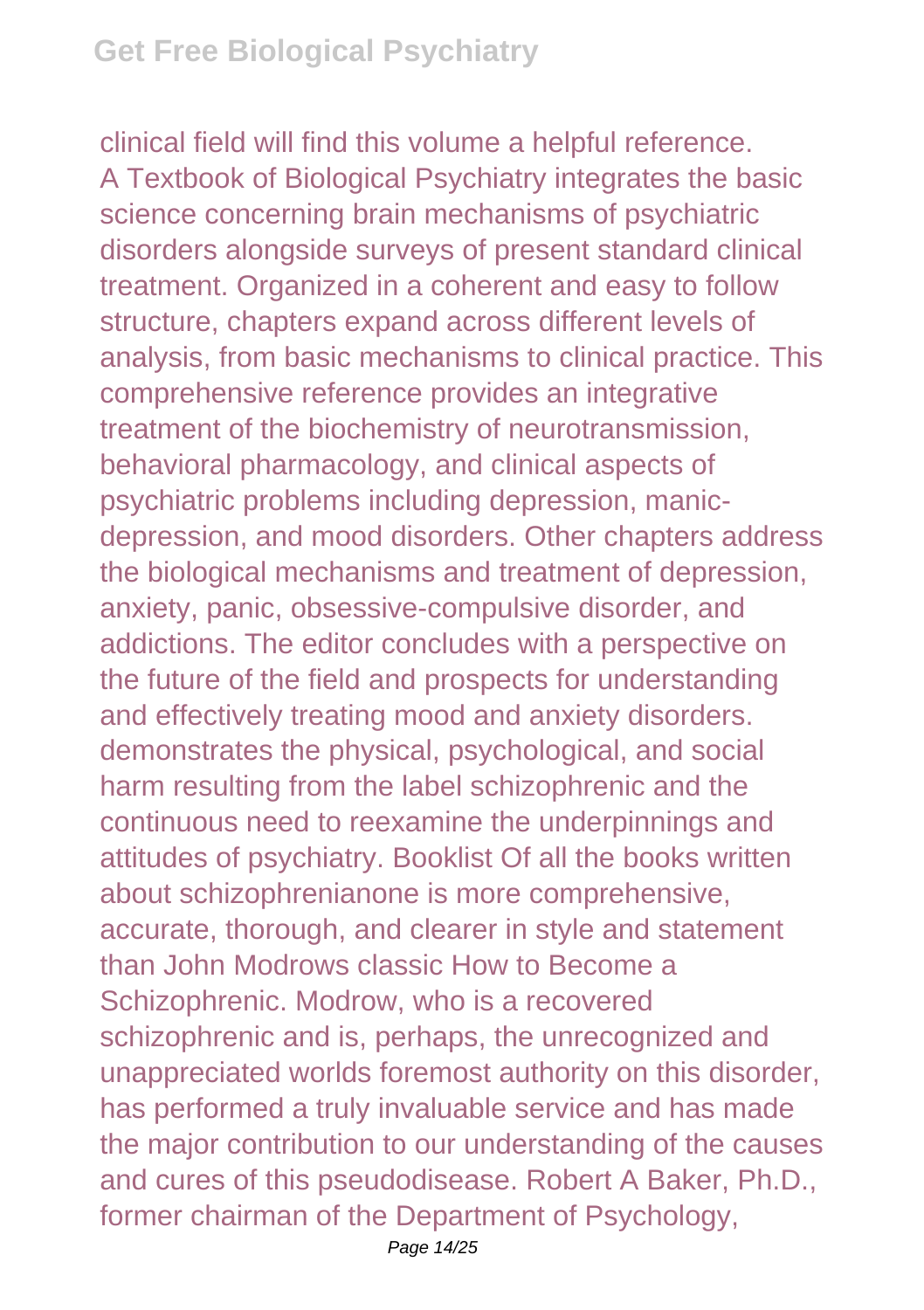University of Kentucky; author of They Call It Hypnosis, Hidden Memories: Voices and Visions from Within and Mind Games: Are We Obsessed with Therapy? One of the best things Ive read on the subjectI am struck by the richness of the ideas and the research and the soundness of the conclusions. Peter Breggin, M.D., founder and director of the International Center for the Study of Psychiatry and Psychology; author of Toxic Psychiatry and Talking Back to Prozac a very important contribution to the field. Theodore Lidz, M.D., former chairman of the Department of Psychiatry, Yale University; author of The Origin and Treatment of Schizophrenic Disorders and Schizophrenia and the Family well researched and easily readable (a difficult combination to achieve)! Judi Chamberlin, author of On Our Own: Patient-Controlled Alternatives to the Mental Health System meticulously challenges all the major research that claims that schizophrenia is a biological disorder. Ty C. Colbert, Ph.D., author of Broken Brains or Wounded Hearts: What Causes Mental Illness Before reading the book, I was largely convinced that schizophrenia was primarily a brain disease. Modrow has forced me to take a second look, however, and reconsider the psychological causes of the condition. The Vancouver Sun it is ennobling that despite bad and discouraging treatment he was able to understand himself and others, and share that acquired knowledge in an accurate and helpful way. Bertram P. Karon, PhD., professor of clinical psychology, Michigan State University; author of Psychotherapy of Schizophrenia gives clear proof that theres real hope. Truly a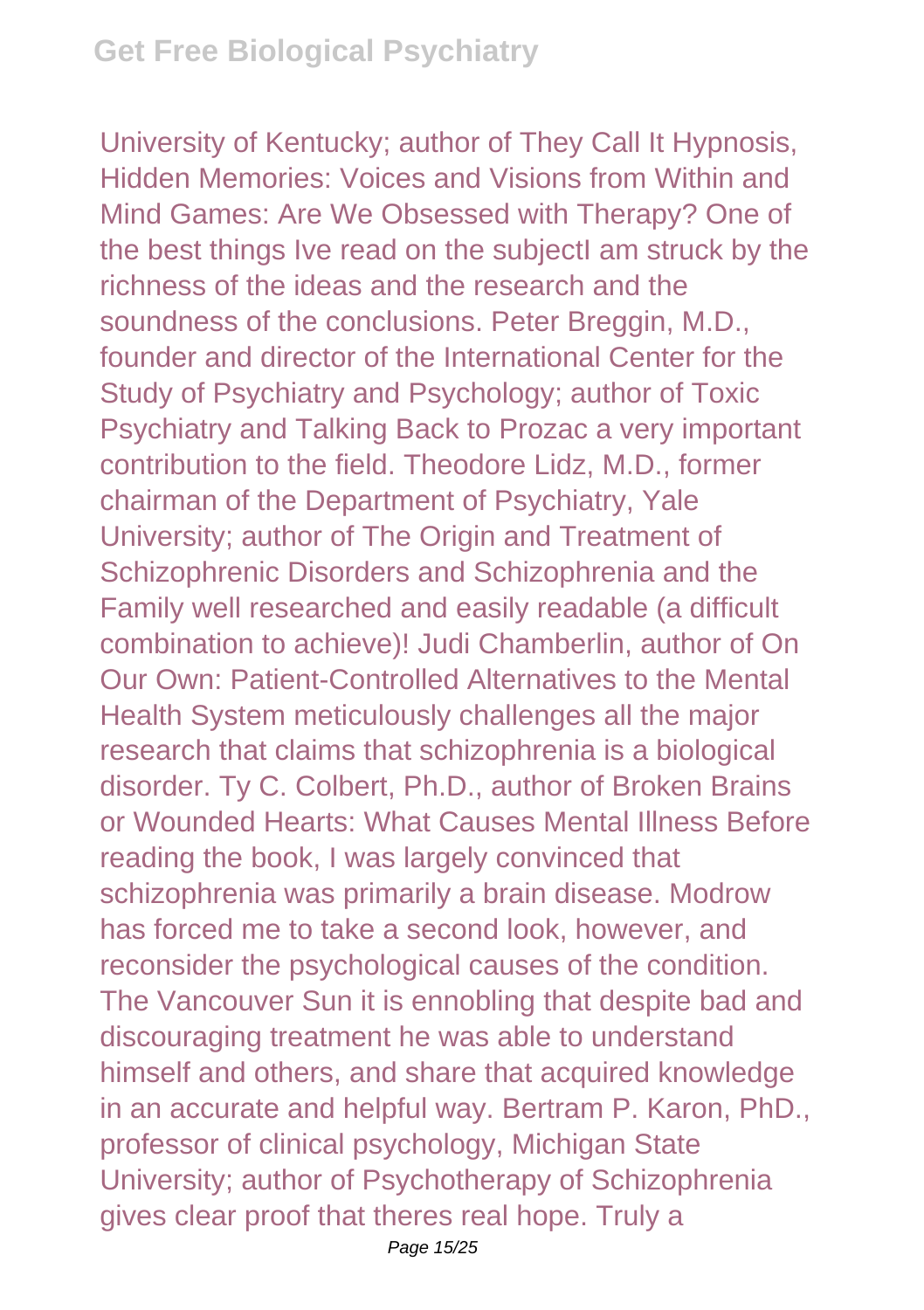remarkable book! Alan Caruba, Bookviews Leading authorities examine the possible role of brain lipids in the development of conditions such as schizophrenia, depression, Alzheimer's disease and personality disorders and violence. A better understanding of the underlying causes of these debilitating medical disorders is of utmost importance and may contribute towards a means of prevention, amelioration and cure. The book is intended to stimulate further interest and lead to increased research in this important development area.

As long-term cancer survival becomes a widely-shared experience, the quality of life of people living with and beyond a cancer diagnosis is increasingly important. Optimising the prevention and treatment of any psychiatric consequences of certain tumours and treatments is now central to high-quality cancer care. Biological Psychiatry of Cancer and Cancer Treatment provides the reader with expert guidance on how to prevent, detect and manage the 'organic' psychiatric disorders experienced by people with cancer. Containing 13 chapters on topics from 'Surgery and Radiotherapy', and 'Hormone and Cytokine treatments' to 'Clinical Psychiatric Assessment of Patients with Cancer' this unique resource offers readers with fully up-to-date and high-quality information on how to enhance the quality of life for patients living with, and beyond cancer. Offering a unique approach to oncology and psycho-oncology, Biological Psychiatry of Cancer and Cancer Treatment is an invaluable resource for academic psychiatrists, liaison psychiatrists, neuropsychiatrists, Oncologists, neuro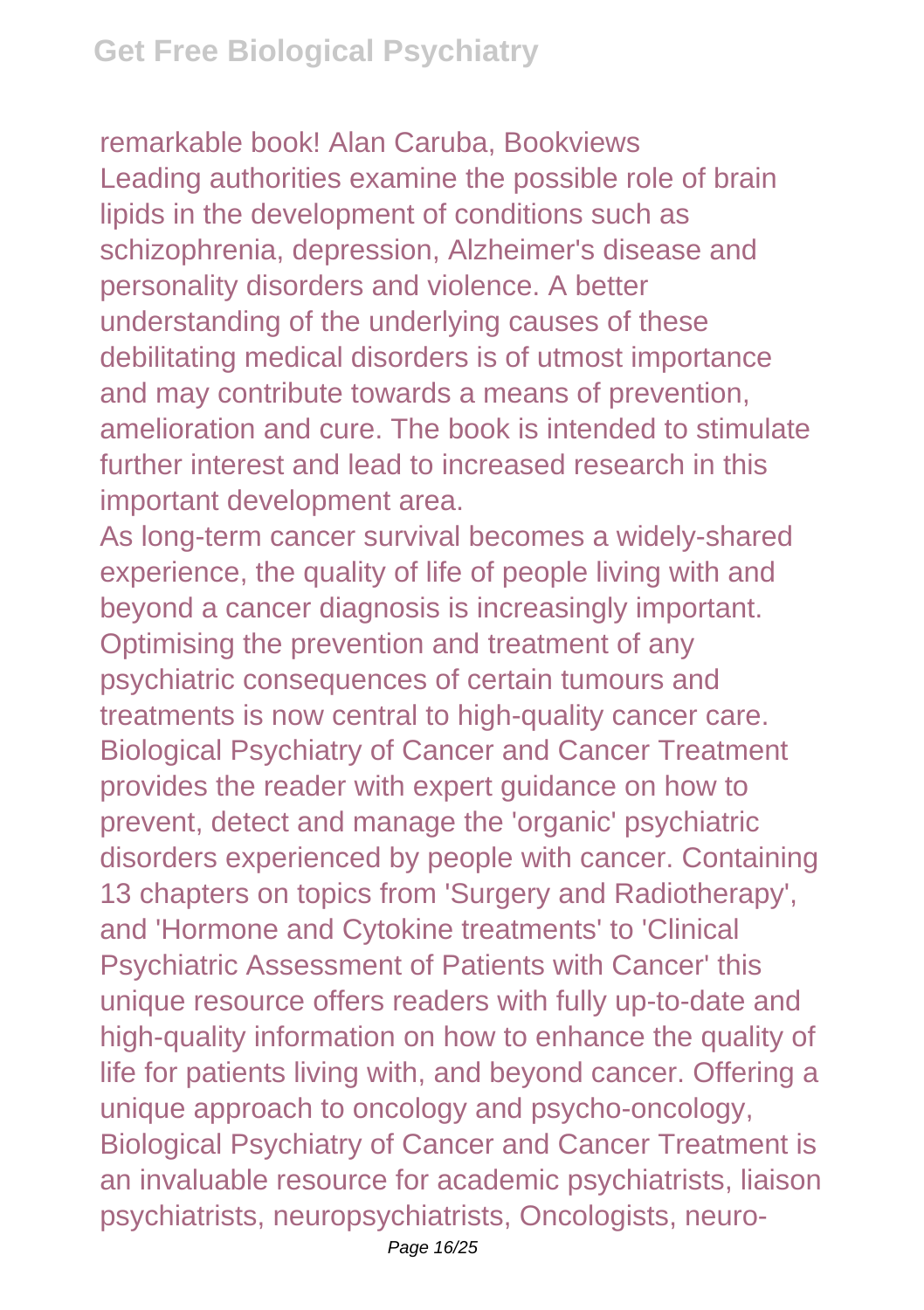oncologists, palliative medicine doctors and drug development scientists.

Qualitative evaluations of buccal smear specimens have indicated an unusually high incidence of triple-X females in a hospitalized schizo phrenic population. Specimens from adult prisoners have also indicated an unusually high incidence of triple-X females. Studies of a population of confined juvenile offenders, on the other hand, have indicated an unusually high incidence of one-X females. No unusual indications were observed in a population of "normal" volunteer females. The data and their implications are discussed in context with previous observations. ACKNOWLEDGMENTS This study was made possible primarily by research grants from the Scottish Rite Committee on Research in Schizophrenia, The National Association for Mental Health, Inc. Additional support was provided by a grant from the National Institutes of Health, GRS-05563. The study has been supported by the State of Ohio, Department of Mental Hygiene and Correction, Division of Mental Hygiene. The author is particularly indebted to Edward N. Hinko, M.D., Regional Director of Research, whose advice and help made the present study possible. Invaluable cooperation and help have been received from the following administrators and their staffs: F. A. Lingl, M.D. (Cleve land Psychiatric Institute); Martha Wheeler (Ohio Reformatory for Women); M. B.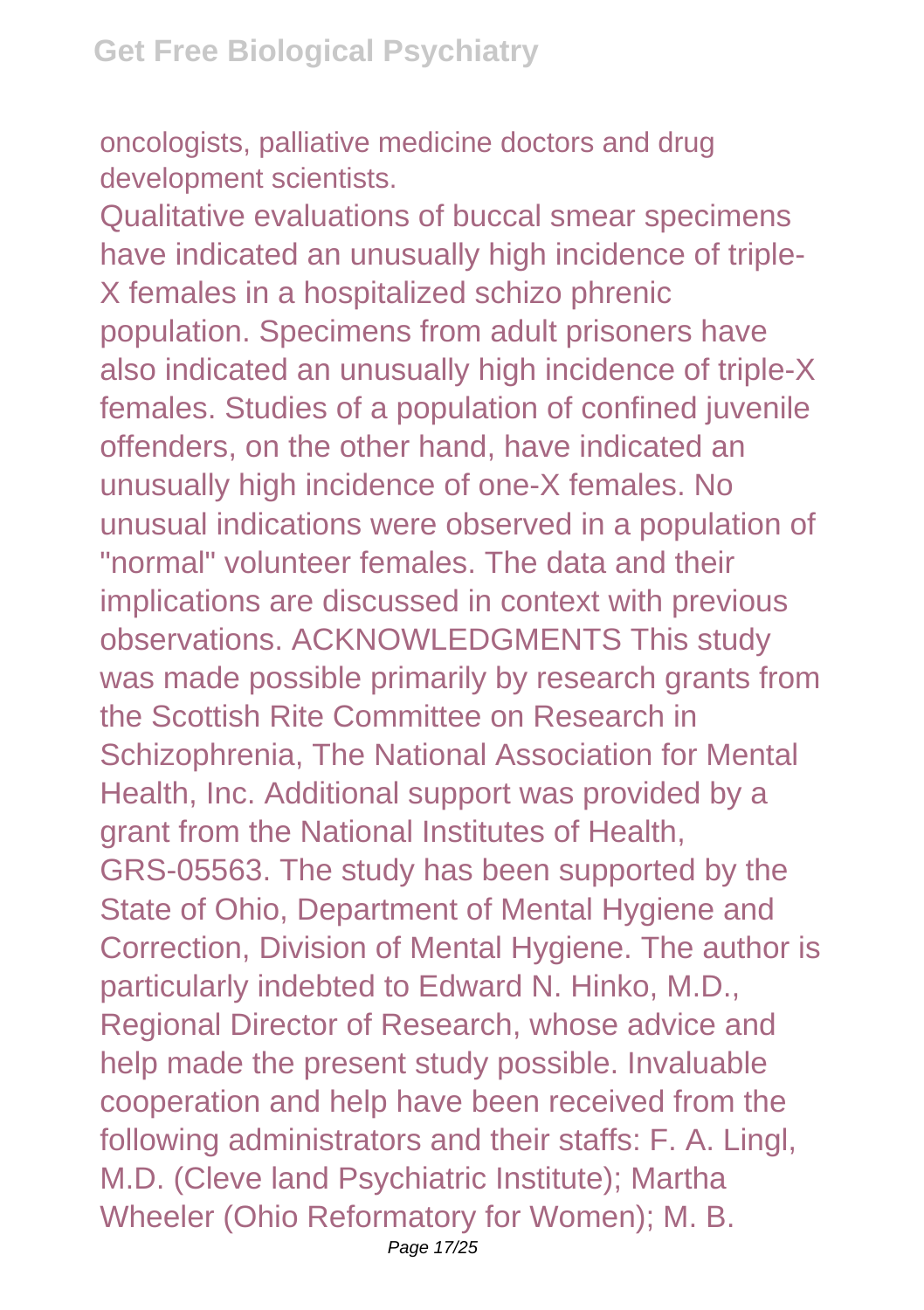McLane (Scioto Village); M. B. Holmes, M. D., and S. Caruso, M. D. (Massillon State Hospital); G. F. Ogram, M. D. (Athens State Hospital); C. Waltner, M. D. (Woodside Receiving Hospital); A. Mako, M. D. (Fairhill Psychiatric Hospital); and W. G. Stover, M. D.

I: Joint Meeting of the Pavlovian Society and the Society of Biological Psychiatry.- 1. Ivan Petrovich Pavlov-Presidential Address.- 2. Pavlovianism and Clinical Psychiatry.- 3. The Traditional and the New in Pavlov's Theory of "Higher Nervous Activity."--4. Salivary Conditional Reflexes in Man.- 5. The Conditional Psychogalvanic Reflex: Its Contribution to Psychiatric Diagnosis.- 6. Effects of Muscular Exertion and Verbal Stimuli on Heart Rate and Blood Pressure in the Human.- 7. Awareness of Stimulus Relationships and Physiological Generality of Response in Autonomic Discrimination.- 8. App. Ross and Professor Pam clearly assert from the outset that biological psychiatry "is dominated by a reductionist ideology which distorts and misrepresents much of its research," this is by no means a raw polemic voiced by an overzealous opposition. Instead, it is a reasoned discourse based on a clear-sighted and methodical examination of the professional literature. Contributors to this volume include distinguished researchers and clinicians from the fields of psychiatry, psychology, sociology, and psychopharmacology. Their common purpose in Page 18/25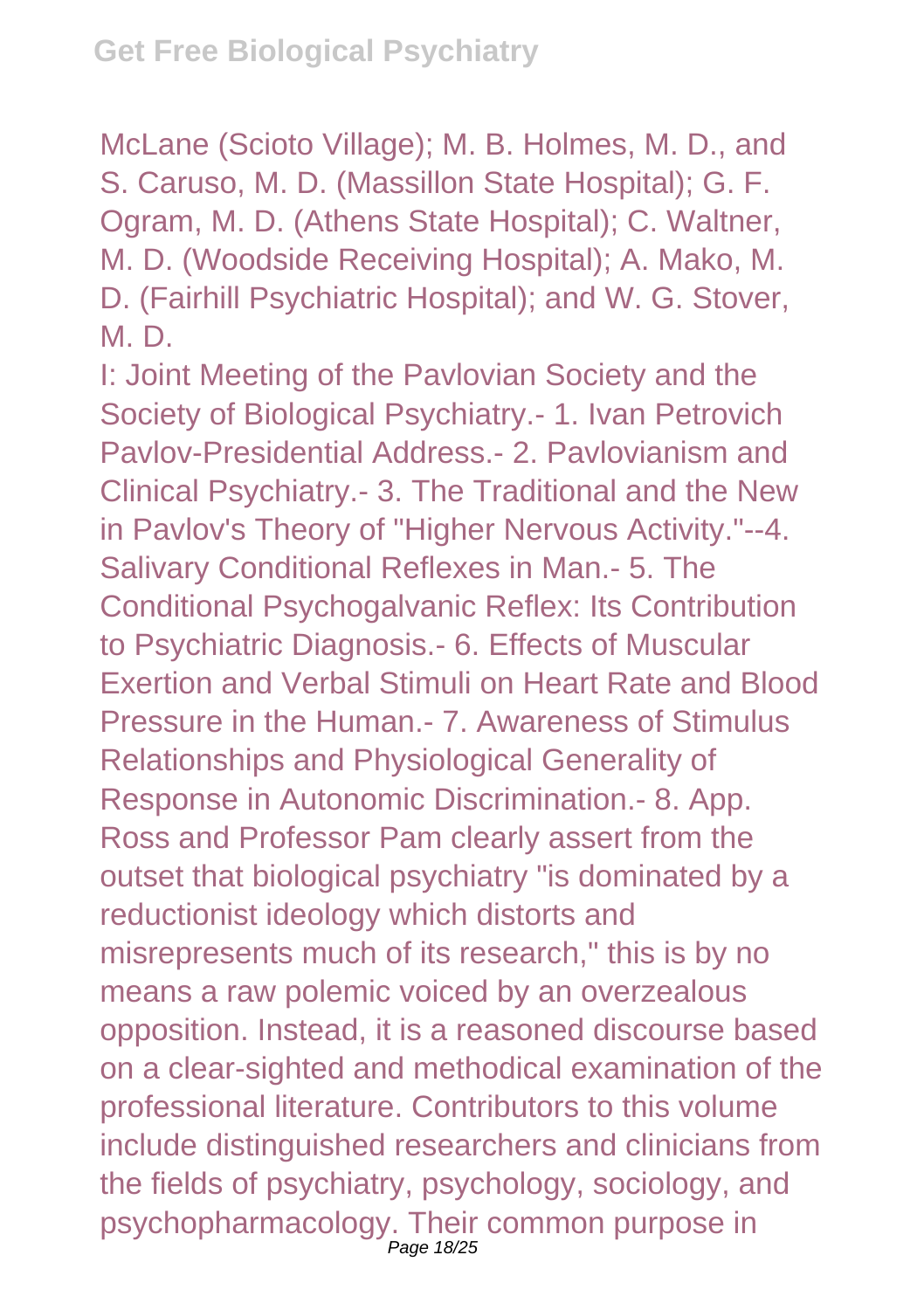coming together was to alert the mental health community to the ideological blind spots and conceptual errors in the basic logic and methodology of biological psychiatry, to demonstrate the need for a more scientifically based psychiatric practice, and to suggest alternative approaches to understanding and treating mental illness. Readers will find their arguments stimulating, provocative, and highly persuasive

Professor Detlev Ploog On March 19-21, 1989, a symposium entitled "Integrative Biological Psychiatry" was held at the Ringberg Castle (Bavaria) to honor the scientific work of Detlev Ploog, who retired at that time from his position as the Director of the Max Planck Institute of Psychiatry in Munich. The lectures represent an overview of the scientific work conducted at the Max Planck Institute within the recent past and thus also reflect the scientific intentions and research strategies of Detlev Ploog, who brought together extremely divergent tendencies within basic and clinical research and integrated the findings to elucidate new perspectives for fundamental psychiatric problems. His ability to combine topics such as brain and behavior with neuropsychological, neuroethological, psychopharmacological, and behavioral aspects generated a scientific climate in which psychiatric research flourished. The chapters in the present volume represent a documentation of this integrative Page 19/25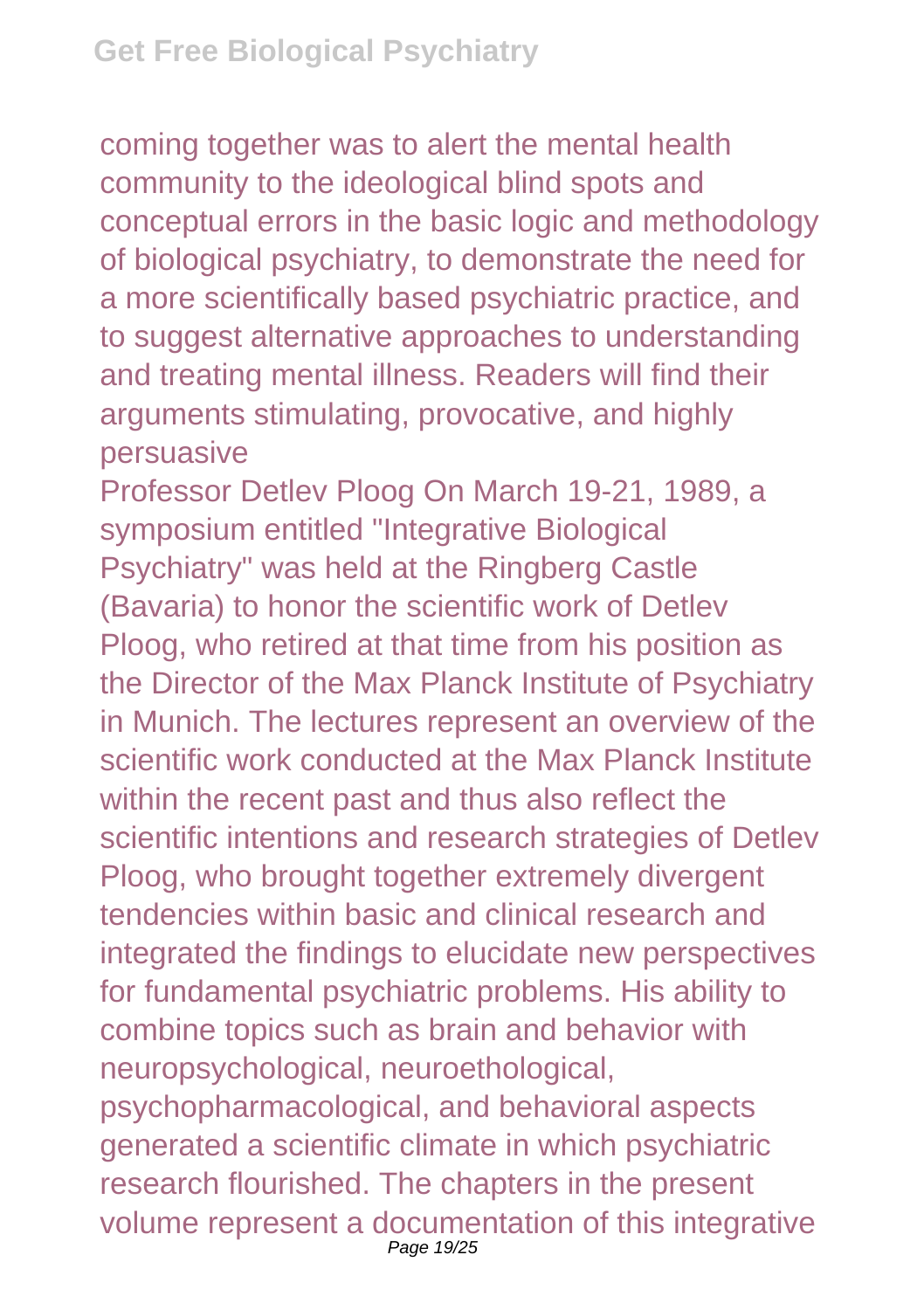view on psychiatry, and we, who worked together with Detlev Ploog as his university colleagues at the Ludwig Maximilians University (H. H. ), the Technical University of Munich (H. L. ) and as his successor at the Max Planck Institute (F. H. ) wish him, also after his retirement, continued scientific success, with many additional contributions to modern psychiatry. Hanns Hippius Florian Holsboer Hans Lauter Preface One of the main purposes of science is to elaborate models of natural processes that should be as realistic as possible.

Mind Fixers tells the history of psychiatry's quest to understand the biological basis of mental illness and asks where we need to go from here. In Mind Fixers, Anne Harrington, author of The Cure Within, explores psychiatry's repeatedly frustrated struggle to understand mental disorder in biomedical terms. She shows how the stalling of early twentieth century efforts in this direction allowed Freudians and social scientists to insist, with some justification, that they had better ways of analyzing and fixing minds. But when the Freudians overreached, they drove psychiatry into a state of crisis that a new "biological revolution" was meant to alleviate. Harrington shows how little that biological revolution had to do with breakthroughs in science, and why the field has fallen into a state of crisis in our own time. Mind Fixers makes clear that psychiatry's waxing and waning biological enthusiasms have been shaped Page 20/25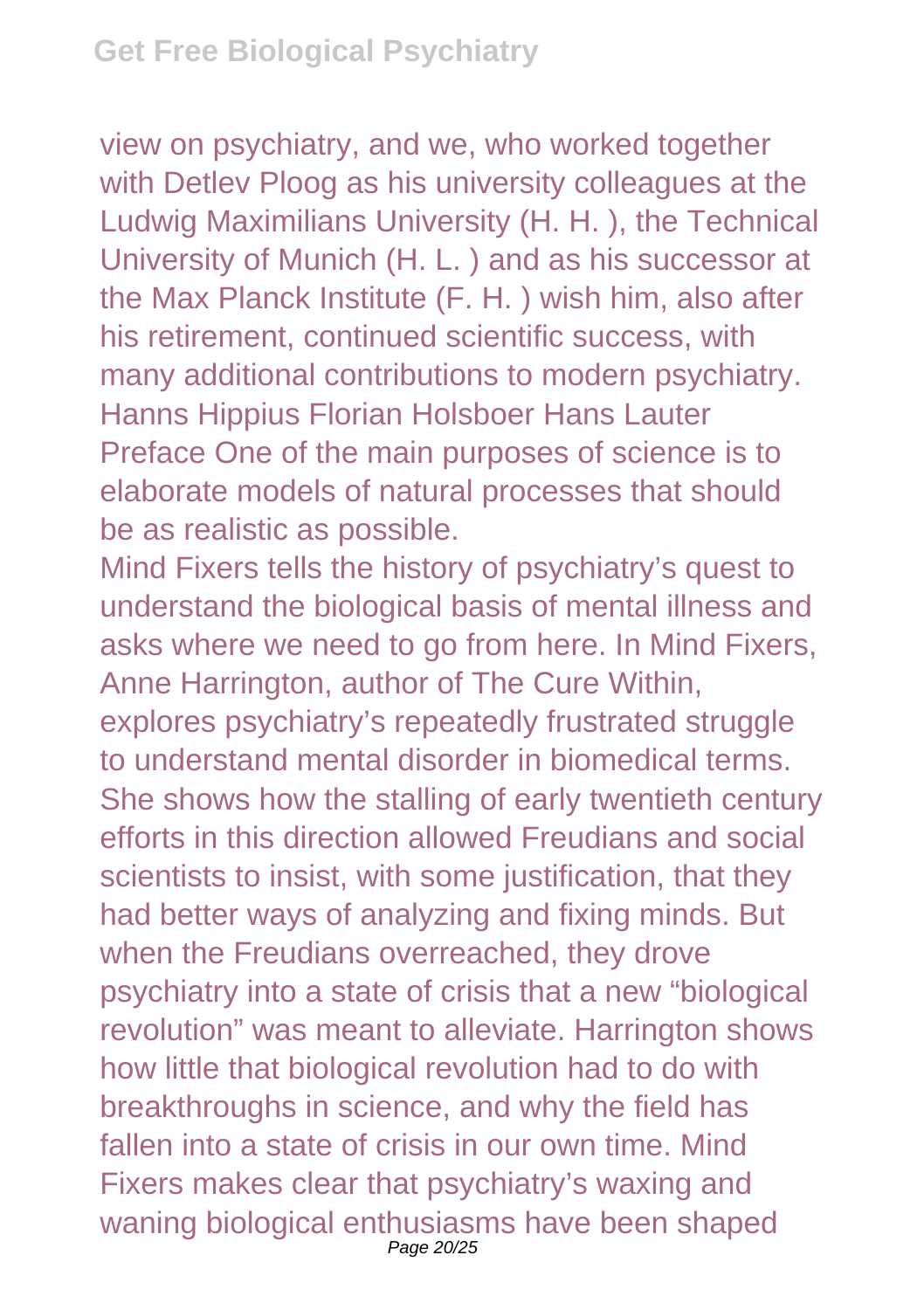not just by developments in the clinic and lab, but also by a surprising range of social factors, including immigration, warfare, grassroots activism, and assumptions about race and gender. Government programs designed to empty the state mental hospitals, acrid rivalries between different factions in the field, industry profit mongering, consumerism, and an uncritical media have all contributed to the story as well. In focusing particularly on the search for the biological roots of schizophrenia, depression, and bipolar disorder, Harrington underscores the high human stakes for the millions of people who have sought medical answers for their mental suffering. This is not just a story about doctors and scientists, but about countless ordinary people and their loved ones. A clear-eyed, evenhanded, and yet passionate tour de force, Mind Fixers recounts the past and present struggle to make mental illness a biological problem in order to lay the groundwork for creating a better future, both for those who suffer and for those whose job it is to care for them. In this book, experts from academia introduce the reader to some of the recent new developments in the field of experimental modelling of various brain disorders. Covering data from neuroethology to neurogenetics and psychopharmacology, this book collects a number of outstanding state-of-the-art papers on the topic, collected by the Russian Society for BioPsychiatry. They will give us a brief, but Page 21/25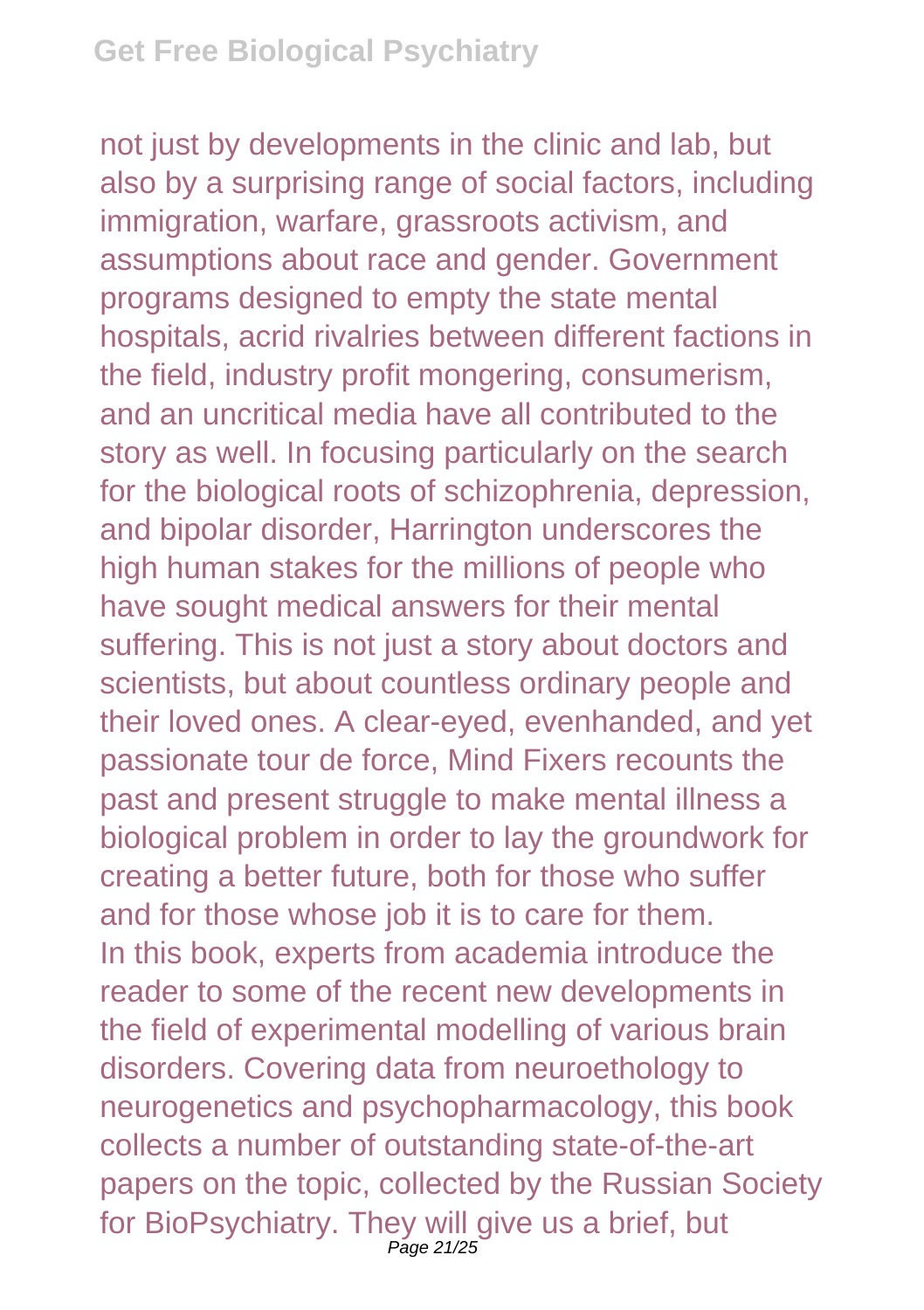sound, resume of the reasons why it is so important to study biological markers of brain pathology, and in so doing, discuss the various challenges and available opportunities.

Textbook of Biological PsychiatryJohn Wiley & Sons The purpose of the World Psychiatric Association is to coordinate the activities of its Member Societies on a world-wide scale and to advance enquiry into the etiology, pathology, and treatment of mental illness. To further this purpose, the Association organizes mono- or multithematic Regional Symposia in different parts of the world twice a year, and World Congresses dealing with all individual fields of psychiatry once every five or six years. Between these meetings the continuation of the Association's scientific work is assured through the activities of its specialty sections, each covering an important field of psychiatry. The programs of the World Congresses reflect on the one hand the intention to present the coordinating functions of the Association and on the other to open a broad platform for a free exchange of views. Thus, the VII World Congress of Psychiatry, held in Vienna from July 11 to 16, 1983, was composed of two types of scientific events - those structured by the Association and those left to the initiative of the participants. The first type comprised Plenary Sessions, planned by the Scientific Program Committee, and Section Symposia, organized by the Page 22/25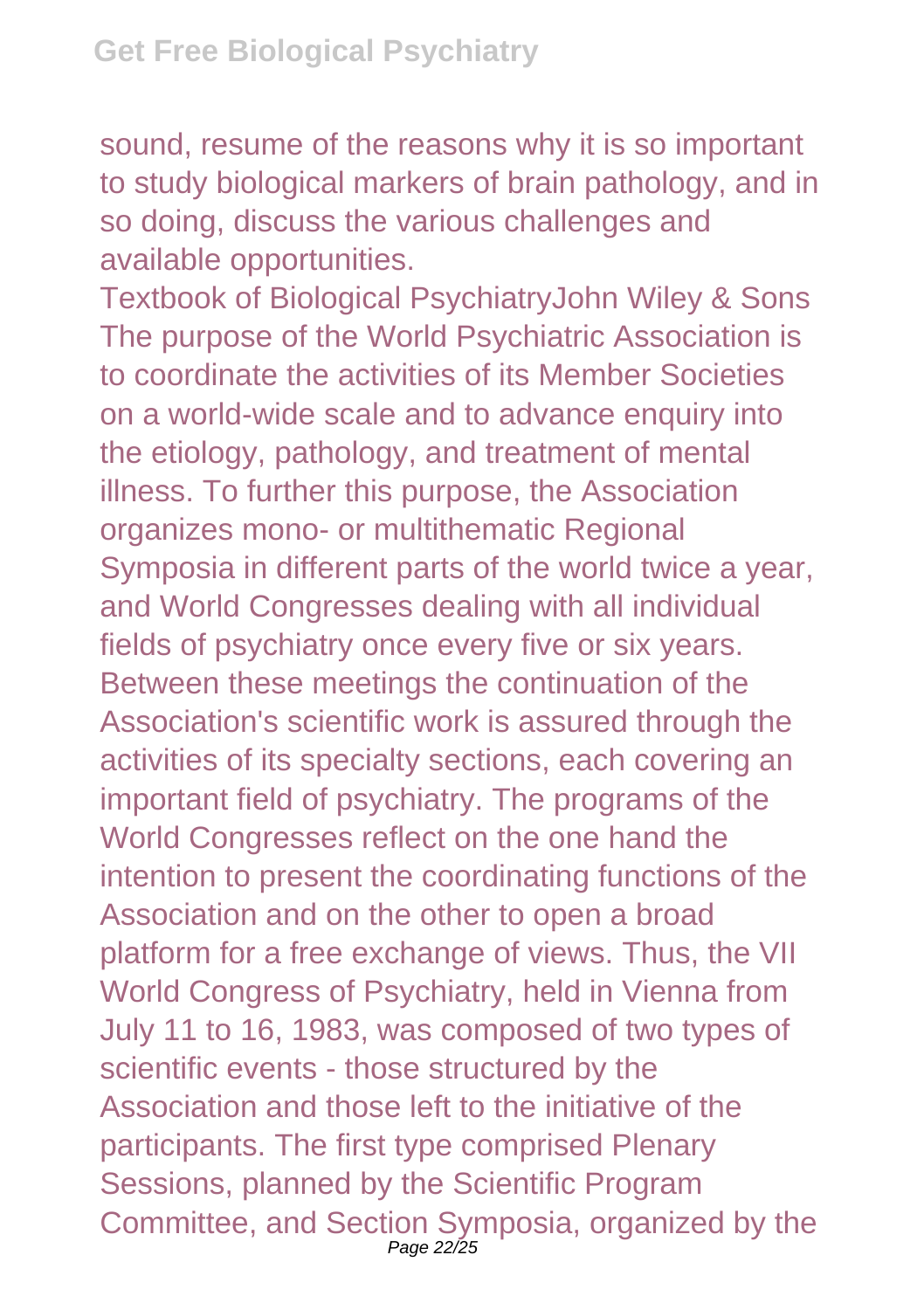WPA sections; the second embraced Free Symposia, free papers, video sessions, and poster presentations prepared by the participants. Altogether, 10 Plenary Sessions, 52 Section Symposia, and 105 Free Symposia took place, and 78 free papers and poster sessions and 10 video sessions were held.

The first introductory textbook in the emerging, fastdeveloping field of computational psychiatry. Computational psychiatry applies computational modeling and theoretical approaches to psychiatric questions, focusing on building mathematical models of neural or cognitive phenomena relevant to psychiatric diseases. It is a young and rapidly growing field, drawing on concepts from psychiatry, psychology, computer science, neuroscience, electrical and chemical engineering, mathematics, and physics. This book, accessible to nonspecialists, offers the first introductory textbook in computational psychiatry. After more than 100 years of psychological theories, psychopharmacological research, and clinical experience, the challenges of understanding and treating mental illness remain. Computational psychiatry seeks to explain how psychiatric dysfunction may emerge mechanistically, and how it may be classified, predicted, and clinically addressed. It has the potential to bridge advances in neuroscience and clinical applications, connecting low-level biological features with high-level cognitive Page 23/25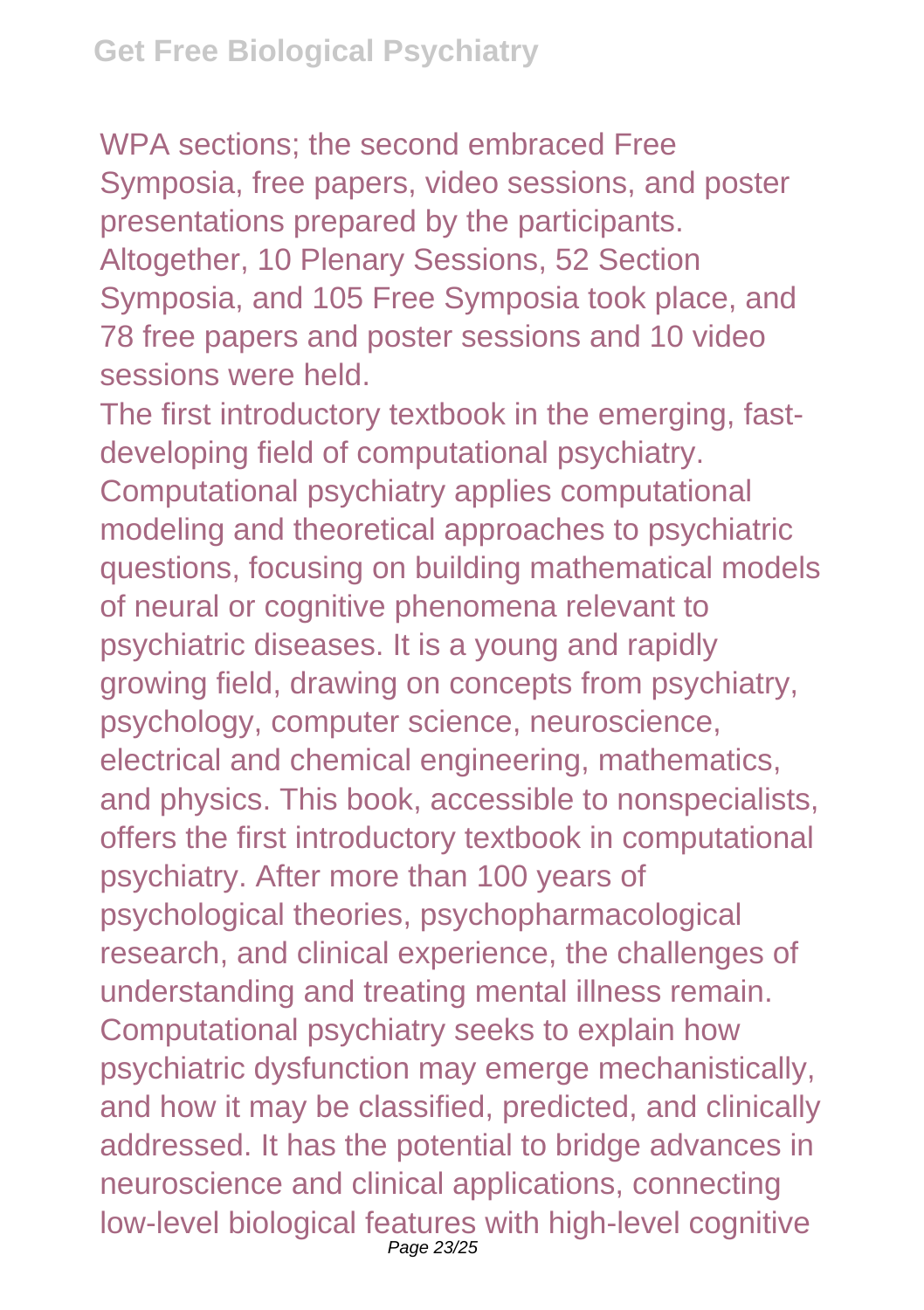features. After a survey of computational psychiatry methods, the book covers biologically detailed models of working memory and decision making and computational models of cognitive control. It then describes the application of computational approaches to schizophrenia, depression, anxiety, addiction, and Tourette's syndrome. Finally, the book briefly discusses additional disorders and offers guidelines for future research. Chapters also offer discussions of related issues, chapter summaries, and suggestions for further study. The book can be used as a textbook by students and as a reference for scientists and clinicians interested in applying computational models to diagnosis and treatment strategies.

Biological Psychiatry: A Review of Recent Advances describes the developments in biological psychiatry. This book discusses the theories in the complex field of human disease, particularly psychiatric disease. Organized into six chapters, this book begins with an overview of the etiology and genetic basis of schizophrenia. This text then examines the various physiological and biochemical variables in schizophrenics. Other chapters consider the two types of depression, namely, reactive and endogenous. This book discusses as well the criteria of what symptom complexes constitute a particular psychiatric disease. The role of the brain in the control of learning, memory, behavior, and emotion Page 24/25